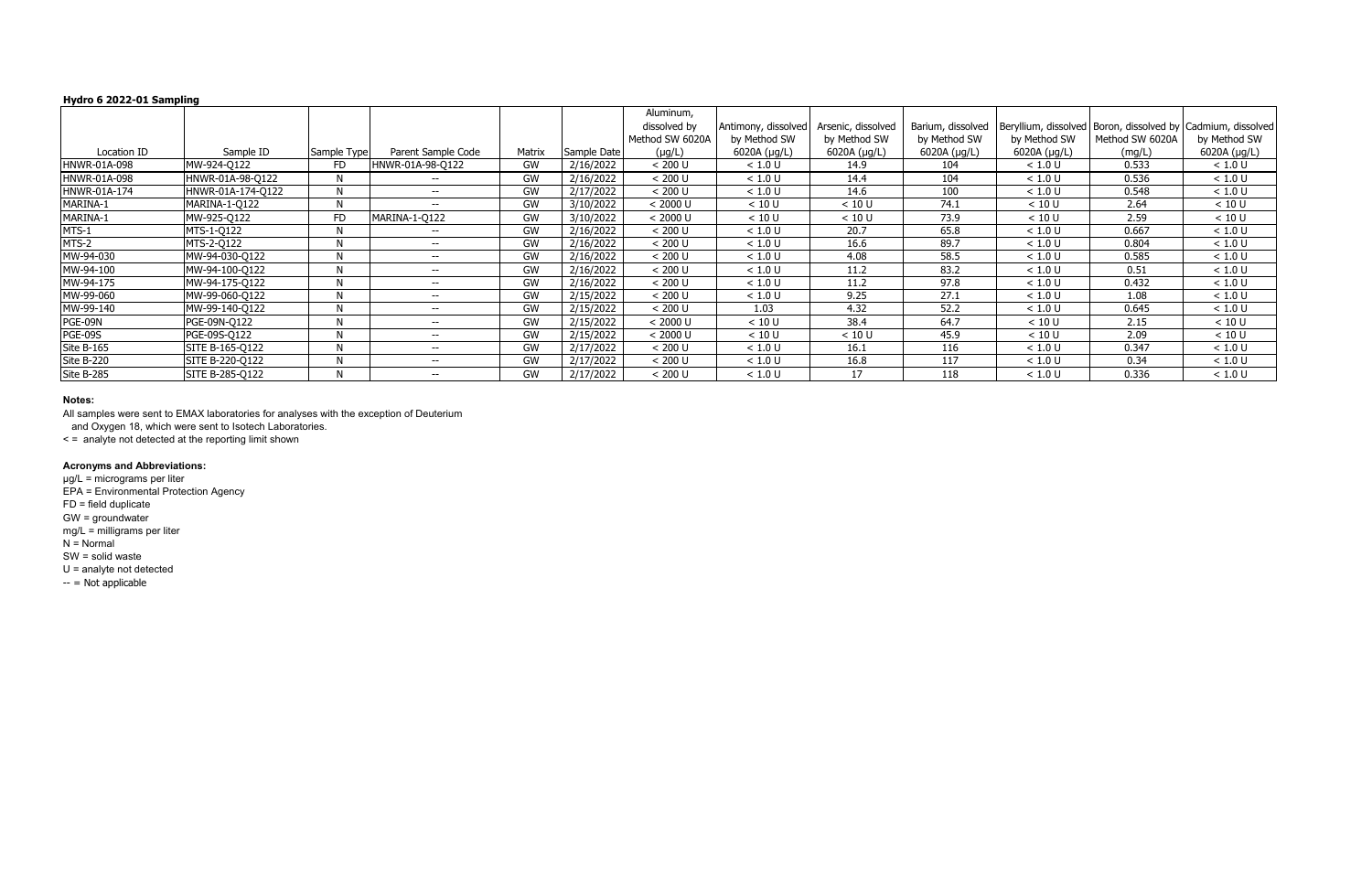|              |                   |             |                          |           |             |                   |                    |                    | Chromium,        | Chromium, total |                      |                   |
|--------------|-------------------|-------------|--------------------------|-----------|-------------|-------------------|--------------------|--------------------|------------------|-----------------|----------------------|-------------------|
|              |                   |             |                          |           |             |                   | Calcium, dissolved |                    | Hexavalent by    | dissolved by    | Cobalt, dissolved by | Copper, dissolved |
|              |                   |             |                          |           |             | Calcium by Method | by Method SW       | Chloride by Method | Method EPA 218.6 | Method SW 6020A | Method SW 6020A      | by Method SW      |
| Location ID  | Sample ID         | Sample Type | Parent Sample Code       | Matrix    | Sample Date | SW 6020A (µg/L)   | 6020A (mg/L)       | EPA 300.0 (mg/L)   | $(\mu g/L)$      | $(\mu g/L)$     | $(\mu g/L)$          | 6020A (µg/L)      |
| HNWR-01A-098 | MW-924-Q122       | FD          | HNWR-01A-98-Q122         | <b>GW</b> | 2/16/2022   | 30,900            | 30.6               | 591                | 13.6             | 18              | < 1.0 U              | < 2.0 U           |
|              |                   |             |                          |           |             |                   |                    |                    |                  |                 |                      |                   |
| HNWR-01A-098 | HNWR-01A-98-Q122  |             | $\overline{\phantom{m}}$ | GW        | 2/16/2022   | 30,400            | 30.8               | 658                | 13.7             | 17.6            | < 1.0 U              | $< 2.0 U$         |
| HNWR-01A-174 | HNWR-01A-174-Q122 |             | $\overline{\phantom{m}}$ | GW        | 2/17/2022   | 29,400            | 29.7               | 563                | 14.1             | 17.1            | < 1.0 U              | < 2.0 U           |
| MARINA-1     | MARINA-1-Q122     |             | $\overline{\phantom{m}}$ | GW        | 3/10/2022   | 378,000           | 313                | 12400              | 2.08             | < 10 U          | < 10 U               | < 20 U            |
| MARINA-1     | MW-925-Q122       | FD          | MARINA-1-Q122            | <b>GW</b> | 3/10/2022   | 367,000           | 316                | 11700              | 1.99             | < 10 U          | < 10 U               | < 20 U            |
| MTS-1        | MTS-1-Q122        |             | $\overline{\phantom{m}}$ | GW        | 2/16/2022   | 90,400            | 91                 | 938                | < 1.0 U          | < 1.0 U         | < 1.0 U              | < 2.0 U           |
| MTS-2        | MTS-2-Q122        |             | $\overline{\phantom{m}}$ | <b>GW</b> | 2/16/2022   | 96,600            | 91.9               | 612                | 5.54             | 8.37            | < 1.0 U              | 7.23              |
| MW-94-030    | MW-94-030-Q122    |             | $\overline{\phantom{m}}$ | GW        | 2/16/2022   | 57,000            | 58.2               | 306                | 20.1             | 23.4            | < 1.0 U              | < 2.0 U           |
| MW-94-100    | MW-94-100-Q122    | N           | $\overline{\phantom{m}}$ | GW        | 2/16/2022   | 41,500            | 40.9               | 336                |                  | 10.6            | < 1.0 U              | < 2.0 U           |
| MW-94-175    | MW-94-175-Q122    |             | $\overline{\phantom{m}}$ | GW        | 2/16/2022   | 23,500            | 23.4               | 176                | 14.2             | 16.7            | < 1.0 U              | < 2.0 U           |
| MW-99-060    | MW-99-060-Q122    |             | $\overline{\phantom{m}}$ | GW        | 2/15/2022   | 51,100            | 50.6               | 451                | < 0.20 U         | 1.04            | < 1.0 U              | < 2.0 U           |
| MW-99-140    | MW-99-140-Q122    | N           | $\overline{\phantom{m}}$ | GW        | 2/15/2022   | 62,200            | 63.1               | 459                | 2.9              | 4.16            | < 1.0 U              | $< 2.0 U$         |
| PGE-09N      | PGE-09N-Q122      | N           | $\overline{\phantom{m}}$ | <b>GW</b> | 2/15/2022   | 201,000           | 192                | 3470               | < 1.0 U          | < 10 U          | < 10 U               | < 20 U            |
| PGE-09S      | PGE-09S-Q122      | N           | $\overline{\phantom{m}}$ | GW        | 2/15/2022   | 175,000           | 176                | 3420               | < 1.0 U          | < 10 U          | < 10 U               | < 20 U            |
| Site B-165   | SITE B-165-Q122   |             | $\overline{\phantom{m}}$ | GW        | 2/17/2022   | 34,600            | 34.5               | 302                | 27.9             | 35.3            | < 1.0 U              | < 2.0 U           |
| Site B-220   | SITE B-220-Q122   |             | $\overline{\phantom{m}}$ | GW        | 2/17/2022   | 34,600            | 34.4               | 296                | 29               | 48              | < 1.0 U              | $< 2.0 U$         |
| Site B-285   | SITE B-285-Q122   |             | $\overline{\phantom{m}}$ | <b>GW</b> | 2/17/2022   | 34,700            | 34.6               | 299                | 29.5             | 51.3            | < 1.0 U              | < 2.0 U           |

µg/L = micrograms per liter EPA = Environmental Protection Agency FD = field duplicate GW = groundwater mg/L = milligrams per liter  $N =$  Normal SW = solid waste U = analyte not detected  $-$  = Not applicable

### **Notes:**

All samples were sent to EMAX laboratories for analyses with the exception of Deuterium

and Oxygen 18, which were sent to Isotech Laboratories.

< = analyte not detected at the reporting limit shown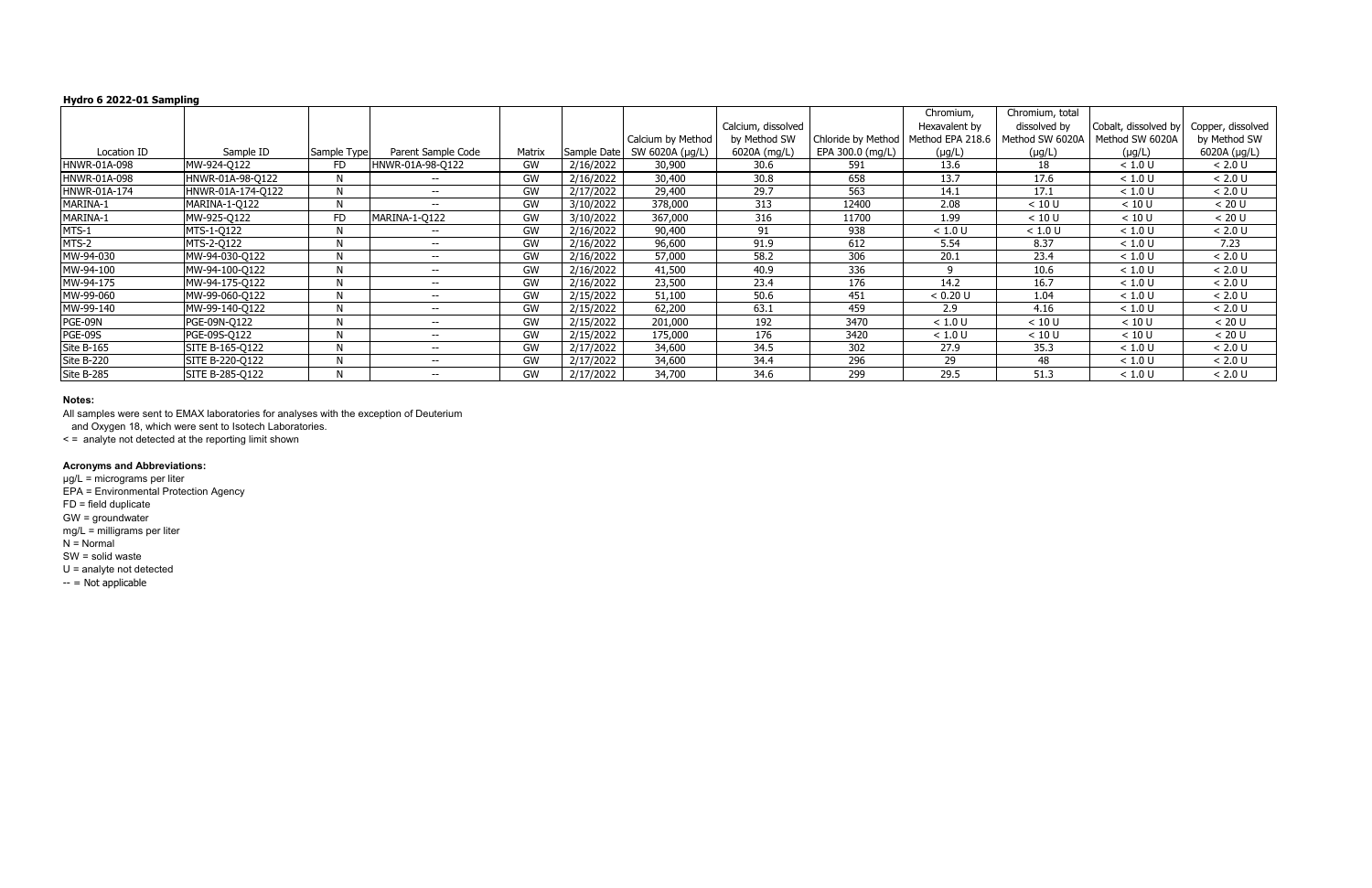|              |                   |             |                          |           |             |              |                    |                    |                    |                 | Magnesium,      | Manganese,      |
|--------------|-------------------|-------------|--------------------------|-----------|-------------|--------------|--------------------|--------------------|--------------------|-----------------|-----------------|-----------------|
|              |                   |             |                          |           |             | Deuterium by |                    | Iron, dissolved by | Lead, dissolved by | Magnesium by    | dissolved by    | dissolved by    |
|              |                   |             |                          |           |             | Method CFIRM | Fluoride by Method | Method SW 6020A    | Method SW 6020A    | Method SW 6020A | Method SW 6020A | Method SW 6020A |
| Location ID  | Sample ID         | Sample Type | Parent Sample Code       | Matrix    | Sample Date | (0/00)       | EPA 300.0 (mg/L)   | $(\mu g/L)$        | $(\mu g/L)$        | $(\mu g/L)$     | (mg/L)          | $(\mu g/L)$     |
| HNWR-01A-098 | MW-924-Q122       | FD          | HNWR-01A-98-Q122         | GW        | 2/16/2022   | $-74.4$      | 4.65               | $< 100$ U          | < 1.0 U            | 2,350           | 2.27            | < 10 U          |
| HNWR-01A-098 | HNWR-01A-98-Q122  | N           | $- -$                    | GW        | 2/16/2022   | $-75$        | 4.64               | $< 100$ U          | < 1.0 U            | 2,230           | 2.3             | < 10 U          |
| HNWR-01A-174 | HNWR-01A-174-Q122 |             | $- -$                    | GW        | 2/17/2022   | $-73.9$      | 4.61               | $< 100$ U          | < 1.0 U            | 2,220           | 2.25            | < 10 U          |
| MARINA-1     | MARINA-1-Q122     | N           | $- -$                    | GW        | 3/10/2022   | $-77.3$      | 3.5                | < 1000 U           | < 10 U             | 9,570           | 8.92            | $< 100$ U       |
| MARINA-1     | MW-925-Q122       | <b>FD</b>   | MARINA-1-Q122            | GW        | 3/10/2022   | $-77.8$      | 3.26               | < 1000 U           | < 10 U             | 9,760           | 8.92            | $< 100$ U       |
| MTS-1        | MTS-1-Q122        | N           | $\overline{\phantom{a}}$ | GW        | 2/16/2022   | $-74.9$      | 5.08               | $< 100$ U          | < 1.0 U            | 3,000           | 2.84            | < 10 U          |
| MTS-2        | MTS-2-Q122        | N           | $- -$                    | GW        | 2/16/2022   | $-75.7$      | 5.48               | 178                | < 1.0 U            | 3,150           | 3.17            | 21.8            |
| MW-94-030    | MW-94-030-Q122    | N           | $- -$                    | GW        | 2/16/2022   | $-71.4$      | 3.86               | $< 100$ U          | < 1.0 U            | 12,400          | 12.5            | < 10 U          |
| MW-94-100    | MW-94-100-Q122    |             | $- -$                    | GW        | 2/16/2022   | $-73.9$      | 3.5                | $< 100$ U          | < 1.0 U            | 6,140           | 6.07            | < 10 U          |
| MW-94-175    | MW-94-175-Q122    | N           | $\overline{\phantom{m}}$ | GW        | 2/16/2022   | $-72.7$      | 4.06               | $< 100$ U          | < 1.0 U            | 1,540           | 1.55            | < 10 U          |
| MW-99-060    | MW-99-060-Q122    |             | $\overline{\phantom{m}}$ | GW        | 2/15/2022   | $-71.9$      | 3.12               | 138                | < 1.0 U            | 18,600          | 18.7            | 123             |
| MW-99-140    | MW-99-140-Q122    | N           | $\overline{\phantom{m}}$ | GW        | 2/15/2022   | $-73.5$      | 3.85               | $< 100$ U          | < 1.0 U            | 9,940           | 9.88            | 12              |
| PGE-09N      | PGE-09N-Q122      | N           | $\overline{\phantom{m}}$ | GW        | 2/15/2022   | $-75.9$      | 3.72               | 6110               | < 10 U             | 92,600          | 89.2            | 775             |
| PGE-09S      | PGE-09S-Q122      | N           | $- -$                    | GW        | 2/15/2022   | $-77.9$      | 2.33               | 7430               | < 10 U             | 107,000         | 107             | 510             |
| Site B-165   | SITE B-165-Q122   | N           | $- -$                    | GW        | 2/17/2022   | $-76.5$      | 4.38               | $< 100$ U          | < 1.0 U            | 6,660           | 6.76            | < 10 U          |
| Site B-220   | SITE B-220-Q122   | N           | $- -$                    | GW        | 2/17/2022   | $-75.5$      | 4.44               | $< 100$ U          | < 1.0 U            | 6,780           | 6.72            | < 10 U          |
| Site B-285   | SITE B-285-Q122   |             | $\overline{\phantom{m}}$ | <b>GW</b> | 2/17/2022   | $-75.4$      | 4.38               | 123                | < 1.0 U            | 6,720           | 6.73            | < 10 U          |

µg/L = micrograms per liter EPA = Environmental Protection Agency FD = field duplicate GW = groundwater mg/L = milligrams per liter  $N =$  Normal SW = solid waste U = analyte not detected  $-$  = Not applicable

### **Notes:**

All samples were sent to EMAX laboratories for analyses with the exception of Deuterium

and Oxygen 18, which were sent to Isotech Laboratories.

< = analyte not detected at the reporting limit shown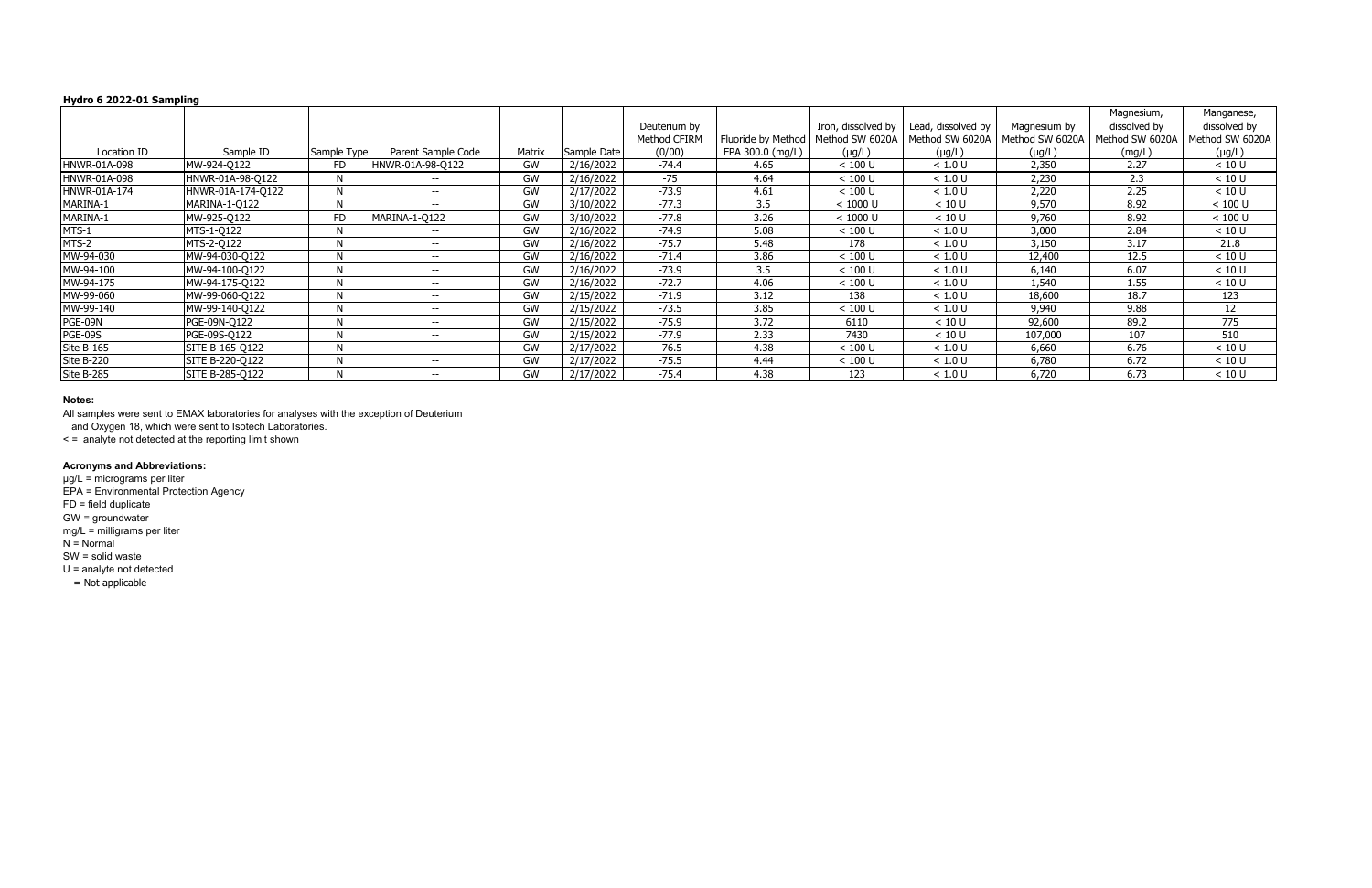|                |                   |             |                          |           |             |                    | Molybdenum,     |                      |                   |              |                 | Potassium,      |
|----------------|-------------------|-------------|--------------------------|-----------|-------------|--------------------|-----------------|----------------------|-------------------|--------------|-----------------|-----------------|
|                |                   |             |                          |           |             | Mercury, dissolved | dissolved by    | Nickel, dissolved by |                   | Oxygen 18 by | Potassium by    | dissolved by    |
|                |                   |             |                          |           |             | by Method EPA      | Method SW 6020A | Method SW 6020A      | Nitrate by Method | Method CFIRM | Method SW 6020A | Method SW 6020A |
| Location ID    | Sample ID         | Sample Type | Parent Sample Code       | Matrix    | Sample Date | 7470A (µg/L)       | $(\mu g/L)$     | $(\mu g/L)$          | EPA 300.0 (mg/L)  | (0/00)       | $(\mu g/L)$     | (mg/L)          |
| HNWR-01A-098   | MW-924-Q122       | FD          | HNWR-01A-98-Q122         | GW        | 2/16/2022   | < 0.50 U           | 15.8            | 15.1                 | 2.21              | $-10.05$     | 6,930           | 7.14            |
| HNWR-01A-098   | HNWR-01A-98-Q122  |             | $\overline{\phantom{a}}$ | GW        | 2/16/2022   | < 0.50 U           | 15.7            | 14.6                 | 2.28              | $-10.04$     | 6,830           | 6.94            |
| HNWR-01A-174   | HNWR-01A-174-Q122 |             | $\overline{\phantom{m}}$ | GW        | 2/17/2022   | < 0.50 U           | 15.7            | 14.7                 | 2.22              | $-10.08$     | 6,810           | 6.82            |
| MARINA-1       | MARINA-1-Q122     | N           | $\overline{\phantom{m}}$ | GW        | 3/10/2022   | < 0.50 U           | 66.7            | < 10 U               | < 1.0 U           | $-10.22$     | 61,500          | 49.6            |
| MARINA-1       | MW-925-Q122       | <b>FD</b>   | MARINA-1-Q122            | GW        | 3/10/2022   | < 0.50 U           | 67.5            | < 10 U               | < 1.0 U           | $-10.19$     | 59,500          | 50.3            |
| MTS-1          | MTS-1-Q122        | N           | $- -$                    | GW        | 2/16/2022   | < 0.50 U           | 16.2            | < 1.0 U              | 0.436             | $-10.1$      | 8,400           | 8.49            |
| MTS-2          | MTS-2-Q122        | N           | $- -$                    | GW        | 2/16/2022   | < 0.50 U           | 19.6            | < 1.0 U              | 1.79              | $-10.01$     | 7,540           | 7.6             |
| MW-94-030      | MW-94-030-Q122    | N           | $- -$                    | GW        | 2/16/2022   | < 0.50 U           | 11.2            | < 1.0 U              | 3.47              | $-9.58$      | 6,220           | 6.24            |
| MW-94-100      | MW-94-100-Q122    | N           | $- -$                    | GW        | 2/16/2022   | < 0.50 U           | 20.2            | < 1.0 U              | 1.94              | $-9.75$      | 6,410           | 6.43            |
| MW-94-175      | MW-94-175-Q122    | <b>N</b>    | $\overline{\phantom{m}}$ | GW        | 2/16/2022   | < 0.50 U           | 11              | < 1.0 U              | 2.27              | $-10.01$     | 5,220           | 5.26            |
| MW-99-060      | MW-99-060-Q122    | N           | $- -$                    | GW        | 2/15/2022   | < 0.50 U           | 38.2            | 3.85                 | < 0.10 U          | $-9.58$      | 12,000          | 12              |
| MW-99-140      | MW-99-140-Q122    | N           | $\overline{\phantom{m}}$ | GW        | 2/15/2022   | < 0.50 U           | 21.2            | 4.4                  | 1.92              | $-9.83$      | 8,750           | 8.82            |
| PGE-09N        | PGE-09N-Q122      | N           | $\overline{\phantom{m}}$ | <b>GW</b> | 2/15/2022   | < 0.50 U           | 62.2            | < 10 U               | < 0.20 U          | $-9.76$      | 14,100          | 13.4            |
| <b>PGE-09S</b> | PGE-09S-Q122      |             | $\overline{\phantom{m}}$ | GW        | 2/15/2022   | < 0.50 U           | 45.9            | < 10 U               | < 0.20 U          | $-9.92$      | 16,100          | 16.3            |
| Site B-165     | SITE B-165-Q122   | N           | $\overline{\phantom{m}}$ | GW        | 2/17/2022   | < 0.50 U           | 14.7            | 40.5                 | 2.61              | $-10.22$     | 5,440           | 5.45            |
| Site B-220     | SITE B-220-Q122   |             | $\overline{\phantom{m}}$ | GW        | 2/17/2022   | < 0.50 U           | 16.1            | 28.9                 | 2.49              | $-10.22$     | 5,420           | 5.41            |
| Site B-285     | SITE B-285-Q122   |             | $\overline{\phantom{m}}$ | GW        | 2/17/2022   | < 0.50 U           | 13.7            | 26.5                 | 2.47              | $-10.2$      | 5,500           | 5.42            |

µg/L = micrograms per liter EPA = Environmental Protection Agency FD = field duplicate GW = groundwater mg/L = milligrams per liter  $N =$  Normal SW = solid waste U = analyte not detected  $- =$  Not applicable

#### **Notes:**

All samples were sent to EMAX laboratories for analyses with the exception of Deuterium

and Oxygen 18, which were sent to Isotech Laboratories.

< = analyte not detected at the reporting limit shown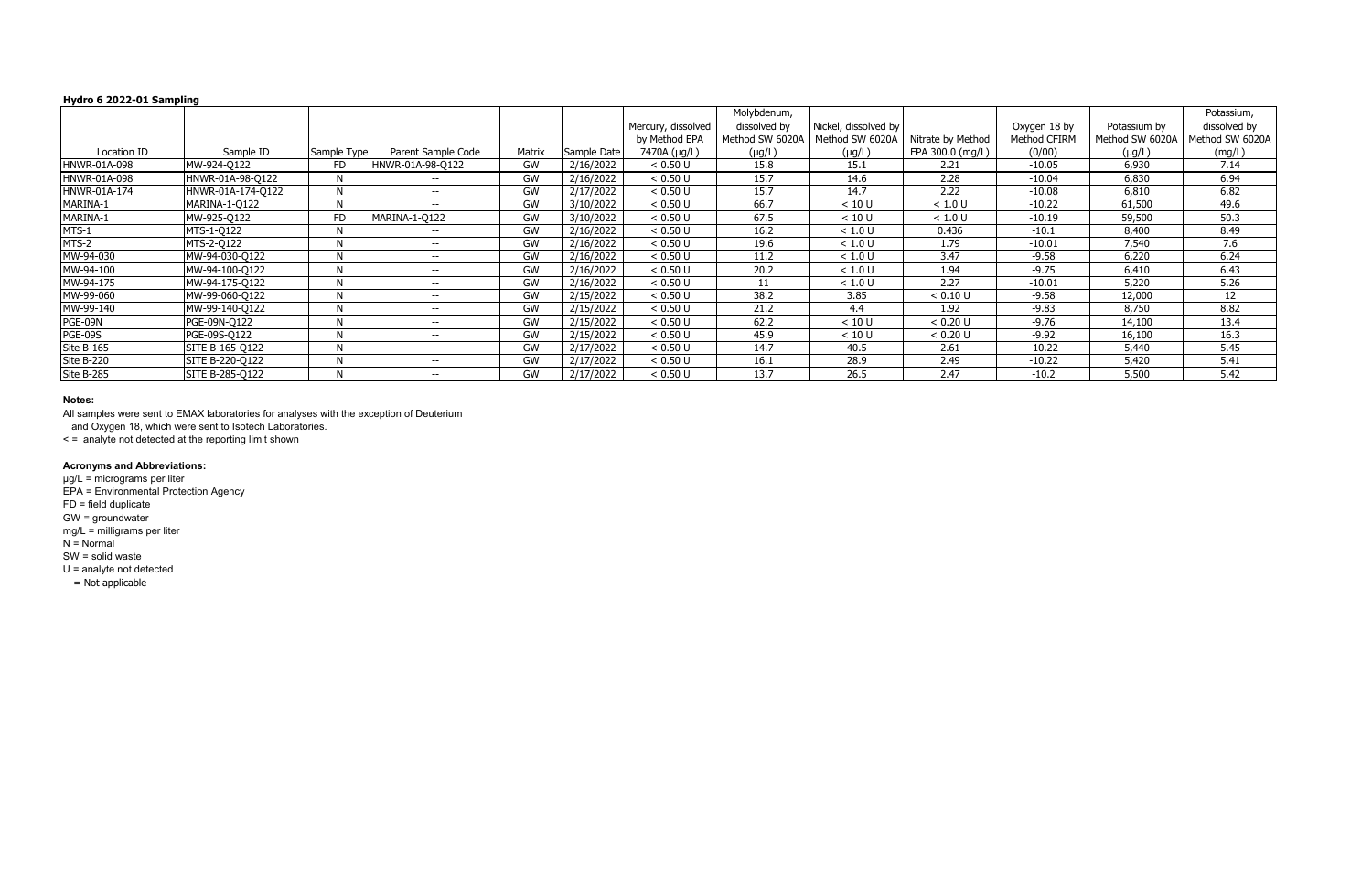|                |                   |             |                    |        |             |              | Selenium, dissolved Silver, dissolved by |                                  | Sodium, dissolved |                   | Thallium, dissolved | Total dissolved  |
|----------------|-------------------|-------------|--------------------|--------|-------------|--------------|------------------------------------------|----------------------------------|-------------------|-------------------|---------------------|------------------|
|                |                   |             |                    |        |             | by Method SW |                                          | Method SW 6020A Sodium by Method | by Method SW      | Sulfate by Method | by Method SW        | solids by Method |
| Location ID    | Sample ID         | Sample Type | Parent Sample Code | Matrix | Sample Date | 6020A (µg/L) | $(\mu g/L)$                              | SW 6020A (µg/L)                  | 6020A (mg/L)      | EPA 300.0 (mg/L)  | 6020A (µg/L)        | SM 2540 C (mg/L) |
| HNWR-01A-098   | MW-924-Q122       | FD.         | HNWR-01A-98-Q122   | GW     | 2/16/2022   | < 1.0 U      | < 1.0 U                                  | 448,000                          | 438               | 91                | < 1.0 U             | 1170             |
| HNWR-01A-098   | HNWR-01A-98-Q122  |             | $- -$              | GW     | 2/16/2022   | < 1.0 U      | < 1.0 U                                  | 450,000                          | 441               | 83                | < 1.0 U             | 1230             |
| HNWR-01A-174   | HNWR-01A-174-Q122 | N           | $- -$              | GW     | 2/17/2022   | < 1.0 U      | < 1.0 U                                  | 438,000                          | 441               | 88.3              | < 1.0 U             | 1130             |
| MARINA-1       | MARINA-1-Q122     | N           | --                 | GW     | 3/10/2022   | < 10 U       | < 10 U                                   | 6,570,000                        | 5,280             | 864               | < 10 U              | 14600            |
| MARINA-1       | MW-925-Q122       | <b>FD</b>   | MARINA-1-Q122      | GW     | 3/10/2022   | < 10 U       | < 10 U                                   | 6,140,000                        | 5,260             | 754               | < 10 U              | 16800            |
| MTS-1          | MTS-1-Q122        | N           | $- -$              | GW     | 2/16/2022   | < 1.0 U      | < 1.0 U                                  | 598,000                          | 602               | 126               | < 1.0 U             | 1810             |
| MTS-2          | MTS-2-Q122        | N           | $- -$              | GW     | 2/16/2022   | < 1.0 U      | < 1.0 U                                  | 416,000                          | 393               | 132               | < 1.0 U             | 1260             |
| MW-94-030      | MW-94-030-Q122    | N           | $- -$              | GW     | 2/16/2022   | 4.22         | < 1.0 U                                  | 218,000                          | 222               | 149               | < 1.0 U             | 805              |
| MW-94-100      | MW-94-100-Q122    | N           | $- -$              | GW     | 2/16/2022   | < 1.0 U      | < 1.0 U                                  | 263,000                          | 261               | 90.6              | < 1.0 U             | 839              |
| MW-94-175      | MW-94-175-Q122    | N           | $- -$              | GW     | 2/16/2022   | < 1.0 U      | < 1.0 U                                  | 190,000                          | 190               | 56                | < 1.0 U             | 572              |
| MW-99-060      | MW-99-060-Q122    | N           | $- -$              | GW     | 2/15/2022   | < 1.0 U      | < 1.0 U                                  | 451,000                          | 451               | 165               | < 1.0 U             | 1040             |
| MW-99-140      | MW-99-140-Q122    | N           | $- -$              | GW     | 2/15/2022   | 1.35         | < 1.0 U                                  | 354,000                          | 367               | 135               | < 1.0 U             | 1110             |
| PGE-09N        | PGE-09N-Q122      | N           | $- -$              | GW     | 2/15/2022   | < 10 U       | < 10 U                                   | 2,450,000                        | 2,410             | 976               | < 10 U              | 5670             |
| <b>PGE-09S</b> | PGE-09S-Q122      | N           | $- -$              | GW     | 2/15/2022   | < 10 U       | < 10 U                                   | 2,400,000                        | 2,400             | 825               | < 10 U              | 6050             |
| Site B-165     | SITE B-165-Q122   | N           | $- -$              | GW     | 2/17/2022   | 1.06         | < 1.0 U                                  | 240,000                          | 231               | 76.3              | < 1.0 U             | 684              |
| Site B-220     | SITE B-220-Q122   | N           | $- -$              | GW     | 2/17/2022   | < 1.0 U      | < 1.0 U                                  | 233,000                          | 235               | 74.6              | < 1.0 U             | 515              |
| Site B-285     | SITE B-285-Q122   |             | $- -$              | GW     | 2/17/2022   | 1.08         | < 1.0 U                                  | 234,000                          | 236               | 78.7              | < 1.0 U             | 572              |

µg/L = micrograms per liter EPA = Environmental Protection Agency FD = field duplicate GW = groundwater mg/L = milligrams per liter  $N =$  Normal SW = solid waste U = analyte not detected  $-$  = Not applicable

### **Notes:**

All samples were sent to EMAX laboratories for analyses with the exception of Deuterium

and Oxygen 18, which were sent to Isotech Laboratories.

< = analyte not detected at the reporting limit shown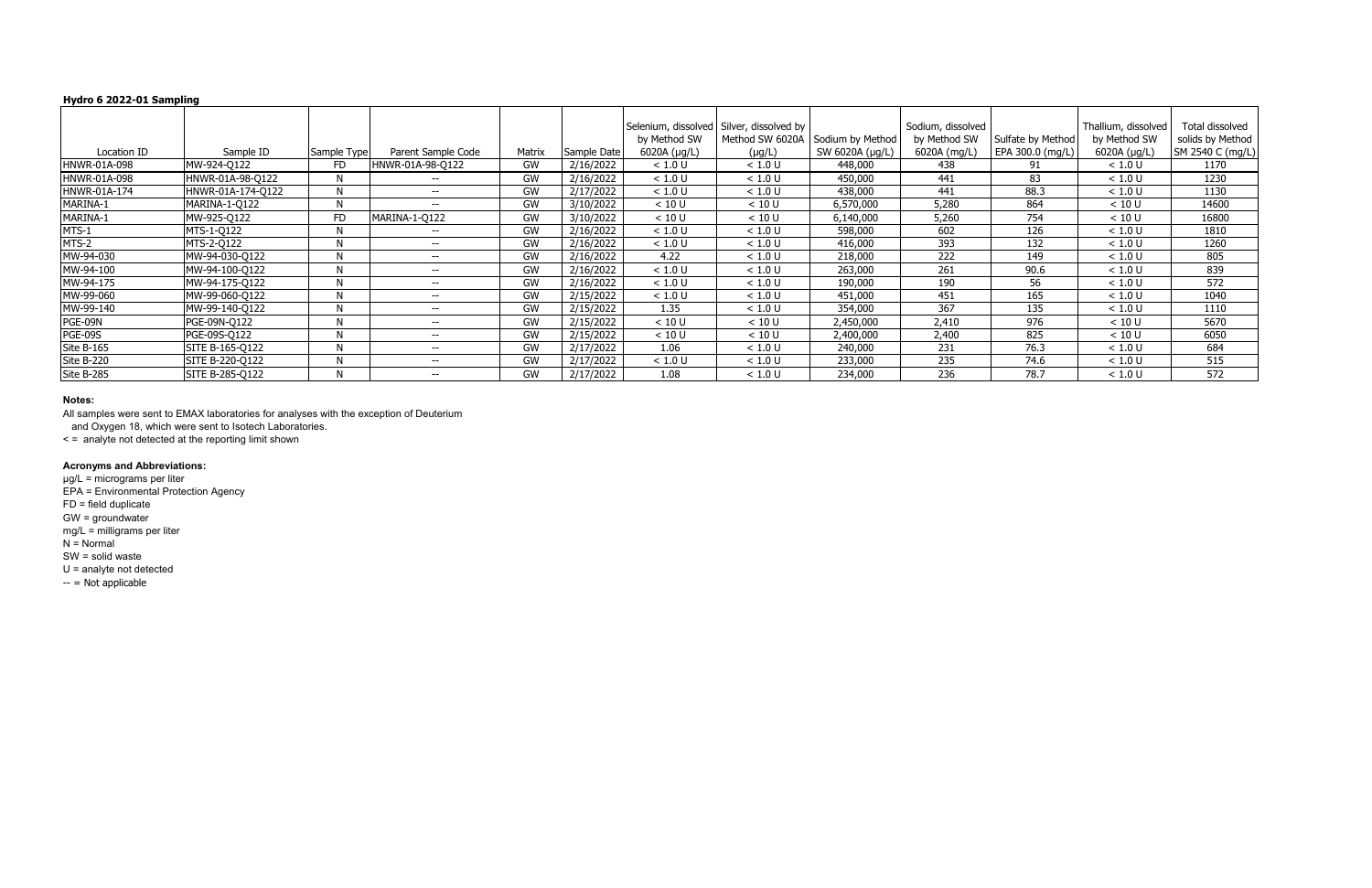|                     |                   |             |                          |           |             | Vanadium,       |                    |
|---------------------|-------------------|-------------|--------------------------|-----------|-------------|-----------------|--------------------|
|                     |                   |             |                          |           |             | dissolved by    | Zinc, dissolved by |
|                     |                   |             |                          |           |             | Method SW 6020A | Method SW          |
| Location ID         | Sample ID         | Sample Type | Parent Sample Code       | Matrix    | Sample Date | $(\mu g/L)$     | 6020A (µg/L)       |
| <b>HNWR-01A-098</b> | MW-924-Q122       | <b>FD</b>   | HNWR-01A-98-Q122         | <b>GW</b> | 2/16/2022   | 18.2            | < 20 U             |
| HNWR-01A-098        | HNWR-01A-98-Q122  | N           |                          | GW        | 2/16/2022   | 17.8            | < 20 U             |
| HNWR-01A-174        | HNWR-01A-174-Q122 | N           | --                       | GW        | 2/17/2022   | 18              | < 20 U             |
| MARINA-1            | MARINA-1-Q122     | N           | --                       | GW        | 3/10/2022   | < 10 U          | < 200∪             |
| MARINA-1            | MW-925-Q122       | <b>FD</b>   | MARINA-1-Q122            | GW        | 3/10/2022   | < 10 U          | < 200 U            |
| MTS-1               | MTS-1-Q122        | N           |                          | GW        | 2/16/2022   | 3.69            | < 20 U             |
| MTS-2               | MTS-2-Q122        | Ν           | --                       | GW        | 2/16/2022   | 12.3            | 25.8               |
| MW-94-030           | MW-94-030-Q122    | Ν           | $\overline{\phantom{a}}$ | GW        | 2/16/2022   | 14.6            | < 20 U             |
| MW-94-100           | MW-94-100-O122    | Ν           | --                       | GW        | 2/16/2022   | 16.5            | < 20 U             |
| MW-94-175           | MW-94-175-Q122    | N           | $\overline{\phantom{a}}$ | GW        | 2/16/2022   | 18.2            | < 20 U             |
| MW-99-060           | MW-99-060-Q122    | Ν           | --                       | <b>GW</b> | 2/15/2022   | < 1.0 U         | < 20 U             |
| MW-99-140           | MW-99-140-Q122    | Ν           | $\overline{\phantom{a}}$ | GW        | 2/15/2022   | 6.12            | < 20 U             |
| PGE-09N             | PGE-09N-Q122      | Ν           | --                       | GW        | 2/15/2022   | < 10 U          | < 200∪             |
| <b>PGE-09S</b>      | PGE-09S-Q122      | Ν           | $\overline{\phantom{a}}$ | GW        | 2/15/2022   | < 10 U          | < 200 U            |
| Site B-165          | SITE B-165-Q122   | Ν           | --                       | GW        | 2/17/2022   | 16.4            | < 20 U             |
| Site B-220          | SITE B-220-Q122   | Ν           | --                       | GW        | 2/17/2022   | 17.1            | < 20 U             |
| Site B-285          | SITE B-285-Q122   | Ν           |                          | GW        | 2/17/2022   | 17.6            | < 20 U             |

µg/L = micrograms per liter EPA = Environmental Protection Agency FD = field duplicate GW = groundwater mg/L = milligrams per liter  $N =$  Normal SW = solid waste U = analyte not detected  $-$  = Not applicable

### **Notes:**

All samples were sent to EMAX laboratories for analyses with the exception of Deuterium

and Oxygen 18, which were sent to Isotech Laboratories.

< = analyte not detected at the reporting limit shown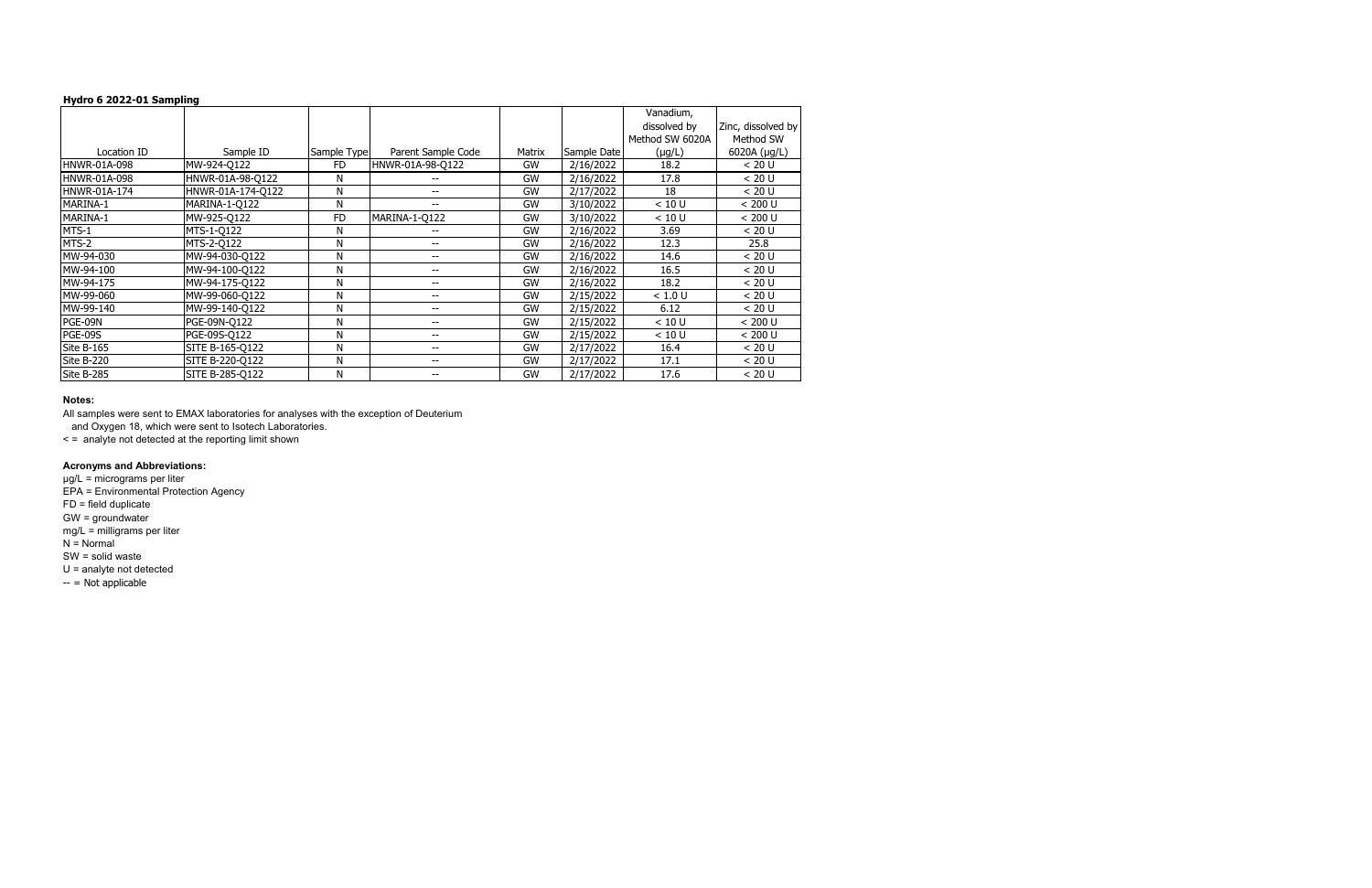# **OMM 2022-Q1 Sampling**

|                             |                             |             |              |             | Chromium,<br>Hexavalent by<br>Method EPA 218.6 | Chromium, total by<br>Method SW 6020  | Ethanol by Method   Method SW 6010B | Iron, dissolved by | Manganese,<br>dissolved by<br>Method SW 6020 | Total organic<br>carbon by Method |
|-----------------------------|-----------------------------|-------------|--------------|-------------|------------------------------------------------|---------------------------------------|-------------------------------------|--------------------|----------------------------------------------|-----------------------------------|
| Location ID                 | Sample ID                   | Sample Type | Matrix       | Sample Date | (ug/L)                                         | (ug/L)                                | SW 8260B (ug/L)                     | (ug/L)             | (ug/L)                                       | SM 5310 C (mg/L)                  |
| <b>BACKWASH POST-FILTER</b> | BACKWASH POST-FILTER-012522 |             | <b>WATER</b> | 1/25/2022   | 630                                            | 650                                   |                                     | < 20 U             | 4.8                                          |                                   |
| <b>BACKWASH POST-FILTER</b> | BACKWASH POST-FILTER-020822 | N           | <b>WATER</b> | 2/8/2022    | 710                                            | 710                                   | $- -$                               | 160 J              | 35                                           | $- -$                             |
| <b>BACKWASH POST-FILTER</b> | BACKWASH POST-FILTER-030122 | N           | <b>WATER</b> | 3/2/2022    | 430                                            | 490                                   | $- -$                               | 74                 | 290                                          | $- -$                             |
| <b>BACKWASH POST-FILTER</b> | BACKWASH POST-FILTER-031422 | N           | <b>WATER</b> | 3/14/2022   | 480                                            | 460                                   | $- -$                               | < 20 U             | 130                                          | $- -$                             |
| <b>BACKWASH PRE-FILTER</b>  | BACKWASH PRE-FILTER-012522  | N           | <b>WATER</b> | 1/25/2022   | 640                                            | 640                                   | $- -$                               | < 20 U             | 4.8                                          | $- -$                             |
| <b>BACKWASH PRE-FILTER</b>  | BACKWASH PRE-FILTER-020822  | N           | <b>WATER</b> | 2/8/2022    | 680                                            | 660                                   | $- -$                               | $< 20$ UJ          | 33                                           | $- -$                             |
| <b>BACKWASH PRE-FILTER</b>  | BACKWASH PRE-FILTER-030122  | N           | <b>WATER</b> | 3/2/2022    | 440                                            | 510                                   | $- -$                               | 70                 | 290                                          | $- -$                             |
| <b>BACKWASH PRE-FILTER</b>  | BACKWASH PRE-FILTER-031422  | N           | <b>WATER</b> | 3/14/2022   | 480                                            | 470                                   | $- -$                               | < 20 U             | 130                                          | $- -$                             |
| CAB_MIXER_606               | CAB MIXER 606-010622        | N           | GW           | 1/6/2022    | $--$                                           | $\hspace{0.05cm}$ – $\hspace{0.05cm}$ | $- -$                               | $- -$              | $- -$                                        | 5.9                               |
| CAB_MIXER_606               | CAB MIXER 606-012422        | N           | GW           | 1/24/2022   | $- -$                                          | $\overline{\phantom{m}}$              | $- -$                               | $- -$              | $- -$                                        |                                   |
| CAB_MIXER_606               | CAB MIXER 606-020722        | N           | GW           | 2/7/2022    | $\overline{\phantom{a}}$                       | $\hspace{0.05cm}$ – $\hspace{0.05cm}$ | $- -$                               | $- -$              | $- -$                                        | $< 5.0 U$                         |
| CAB_MIXER_606               | CAB_MIXER_606-031822        | N           | GW           | 3/18/2022   | $\overline{\phantom{m}}$                       | $- -$                                 | 1,400,000                           | $- -$              | $- -$                                        | 230                               |
| CAB_MIXER_607               | CAB MIXER 607-010622        | N           | GW           | 1/6/2022    | $\overline{\phantom{a}}$                       | $- -$                                 | $- -$                               | $- -$              | $- -$                                        | 8                                 |
| CAB_MIXER_607               | CAB_MIXER_607-012422        | N           | GW           | 1/24/2022   | $\qquad \qquad -$                              | $\hspace{0.05cm}$ – $\hspace{0.05cm}$ | $- -$                               | $- -$              | $- -$                                        | 3.7                               |
| CAB_MIXER_607               | CAB_MIXER_607-031822        | N           | <b>GW</b>    | 3/18/2022   | $\overline{\phantom{a}}$                       | $- -$                                 | 1,300,000                           | $- -$              | $\sim$ $\sim$                                | 9.3                               |
| <b>IRZ-27</b>               | IRZ-27 BACKWASH-021722      | N           | <b>WATER</b> | 2/17/2022   | 380                                            | 420 J                                 | $- -$                               | $< 20$ UJ          | 41 J                                         | $- -$                             |

µg/L = micrograms per liter EPA = Environmental Protection Agency GW = groundwater mg/L = milligrams per liter  $N =$  Normal SM = standard method SW = solid waste U = analyte not detected  $-$  = Not analyzed

### **Notes:**

All samples were sent to Asset for analyses.

< = analyte not detected at the reporting limit shown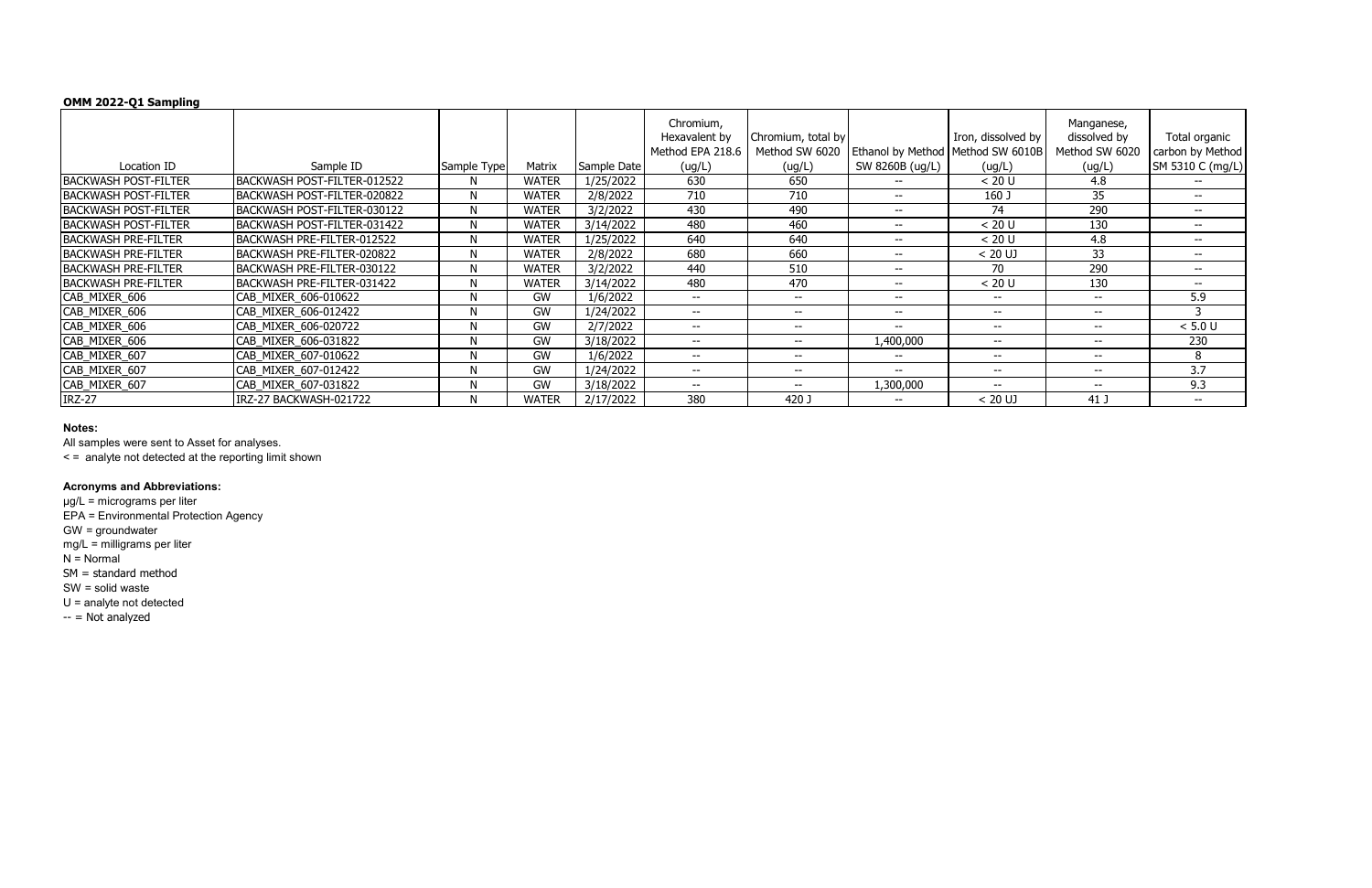# **Unvalidated OMM 2022-Q2 Sampling**

|                             |                             |             |              |             | Chromium,        |                                         |                 | Manganese,     |
|-----------------------------|-----------------------------|-------------|--------------|-------------|------------------|-----------------------------------------|-----------------|----------------|
|                             |                             |             |              |             | Hexavalent by    | Chromium, total by I Iron, dissolved by |                 | dissolved by   |
|                             |                             |             |              |             | Method EPA 218.6 | Method SW 6020                          | Method SW 6010B | Method SW 6020 |
| Location ID                 | Sample ID                   | Sample Type | Matrix       | Sample Date | $(\mu g/L)$      | (µg/L)                                  | $(\mu g/L)$     | $(\mu g/L)$    |
| <b>BACKWASH POST-FILTER</b> | BACKWASH POST-FILTER-041122 |             | <b>WATER</b> | 4/11/2022   | 420              | 420                                     | < 20 U          |                |
| <b>BACKWASH PRE-FILTER</b>  | BACKWASH PRE-FILTER-041122  |             | <b>WATER</b> | 4/11/2022   | 410              | 380                                     | < 20 U          | 70             |

### **Notes:**

All samples were sent to Asset for analyses.

< = analyte not detected at the reporting limit shown

### **Acronyms and Abbreviations:**

µg/L = micrograms per liter EPA = Environmental Protection Agency GW = groundwater J = estimated result N = Normal SW = solid waste U = analyte not detected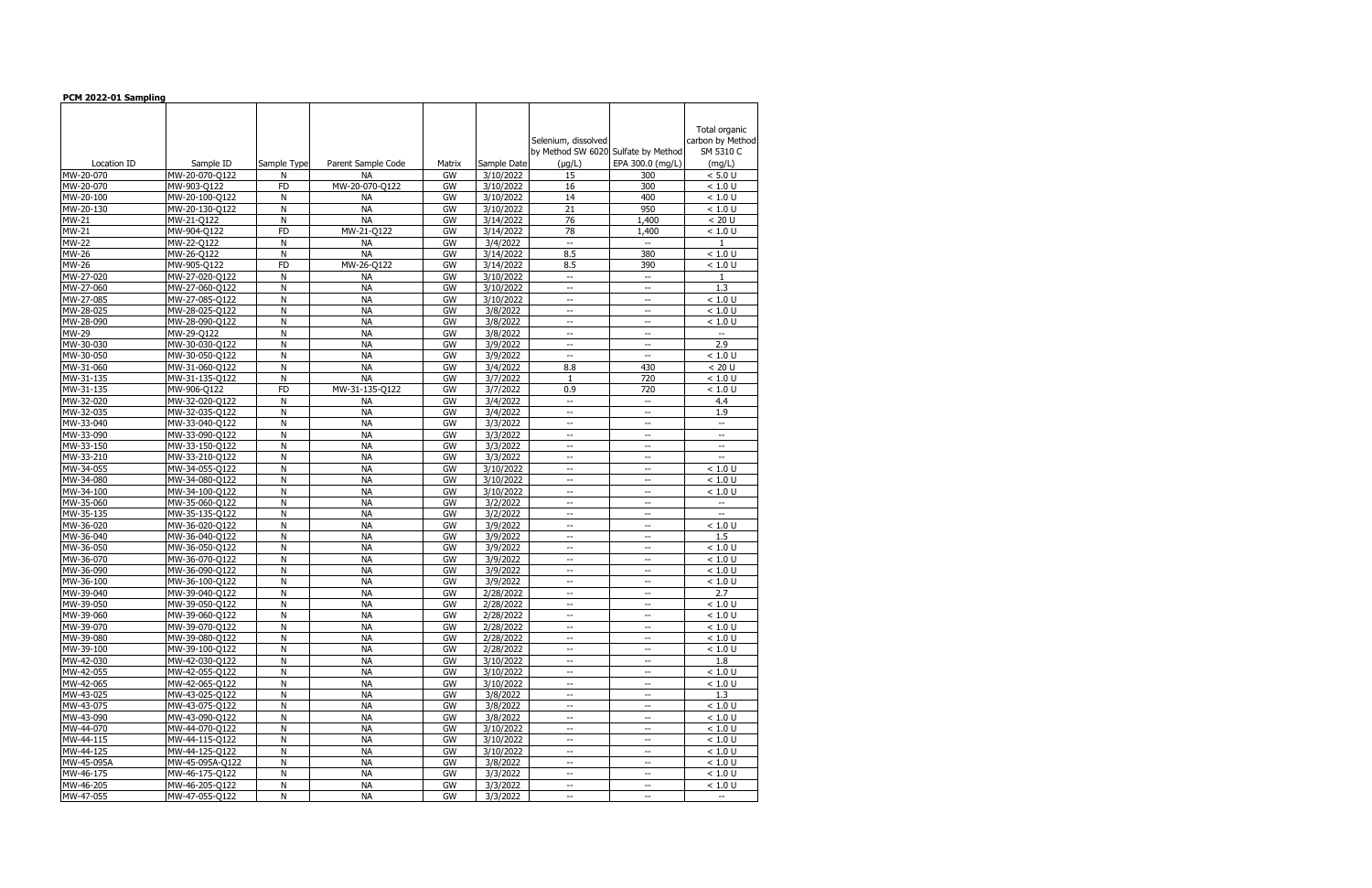| PCM 2022-01 Sampling   |                               |             |                    |          |                      |                                                             |                                                           |                                                          |                                                               |                                                                  |                                        |                                                 |                                                             |                                                             |                                                           |
|------------------------|-------------------------------|-------------|--------------------|----------|----------------------|-------------------------------------------------------------|-----------------------------------------------------------|----------------------------------------------------------|---------------------------------------------------------------|------------------------------------------------------------------|----------------------------------------|-------------------------------------------------|-------------------------------------------------------------|-------------------------------------------------------------|-----------------------------------------------------------|
| Location ID            | Sample ID                     | Sample Type | Parent Sample Code | Matrix   | Sample Date          | Ammonia as<br>nitrogen by Method<br>SM 4500-NH3 G<br>(mq/L) | Arsenic, dissolved<br>by Method SW<br>$6020$ ( $\mu$ g/L) | Barium, dissolvec<br>by Method SW<br>$6020 \; (\mu g/L)$ | Chromium,<br>Hexavalent by<br>Method EPA 218.6<br>$(\mu g/L)$ | Chromium, total<br>dissolved by<br>Method SW 6020<br>$(\mu q/L)$ | Iron by<br>Method SW<br>$6010B$ (µg/L) | Iron, dissolved<br>by Method SW<br>6010B (µg/L) | Manganese,<br>dissolved by<br>Method SW 6020<br>$(\mu q/L)$ | Molybdenum<br>dissolved by<br>Method SW 6020<br>$(\mu q/L)$ | Nitrate (as<br>nitrogen) by<br>Method EPA 300.0<br>(mq/L) |
| MW-47-115              | MW-47-115-Q122                | N.          | NА                 | GW       | 3/3/2022             | $-  \,$                                                     | $\overline{\phantom{a}}$                                  | $\sim$                                                   | 20                                                            | $\sim$                                                           | $- -$                                  | $\sim$                                          | $\overline{\phantom{a}}$                                    | $- -$                                                       | $- -$                                                     |
| MW-49-135              | MW-49-135-0122                | N           | <b>NA</b>          | GW       | 3/8/2022             | $- -$                                                       | $\hspace{0.1mm}-\hspace{0.1mm}-\hspace{0.1mm}$            | $\overline{\phantom{a}}$                                 | 1.3                                                           | $--$                                                             | --                                     | $\overline{\phantom{a}}$                        | $\overline{\phantom{a}}$                                    | $\overline{\phantom{a}}$                                    | $\hspace{0.1mm}-\hspace{0.1mm}-\hspace{0.1mm}$            |
| MW-49-275              | MW-49-275-Q122                | N           | <b>NA</b>          | GW       | 3/8/2022             | $  \,$                                                      | $--$                                                      | $ -$                                                     | 1.1                                                           | $- -$                                                            | $-$                                    | $-$                                             | $\overline{\phantom{a}}$                                    | $\overline{\phantom{a}}$                                    | $- -$                                                     |
| MW-49-365              | MW-49-365-Q122                | N           | <b>NA</b>          | GW       | 3/8/2022             | $-  \,$                                                     | $\hspace{0.1mm}-\hspace{0.1mm}-\hspace{0.1mm}$            | $--$                                                     | < 1.0 U                                                       | $\overline{\phantom{a}}$                                         | $- -$                                  | $\overline{\phantom{a}}$                        | $\overline{\phantom{a}}$                                    | $--$                                                        | $--$                                                      |
| MW-51                  | MW-51-Q122                    | N           | <b>NA</b>          | GW       | 3/14/2022            | < 0.20 U                                                    | $< 0.10$ UJ                                               | 37                                                       | 2300                                                          | 2,400                                                            | --                                     | $< 100$ U                                       | 6.3                                                         | 49                                                          | 5.5                                                       |
| MW-51                  | MW-907-Q122                   | <b>FD</b>   | MW-51-Q122         | GW       | 3/14/2022            | < 0.20 U                                                    | $< 0.10$ UJ                                               | 38                                                       | 2300                                                          | 2,300                                                            | $-$                                    | $< 100$ U                                       | 6.1                                                         | 49                                                          | 5.5                                                       |
| <b>MW-52D</b>          | MW-52D-Q122                   | N           | <b>NA</b>          | GW       | 3/8/2022             | $--$                                                        | $2.1$ J                                                   | 39                                                       | < 1.0 U                                                       | $\overline{\phantom{a}}$                                         | $-$                                    | 530 J                                           | 210                                                         | $\overline{\phantom{a}}$                                    | < 0.25 U                                                  |
| <b>MW-52M</b>          | MW-52M-Q122                   | N           | <b>NA</b>          | GW       | 3/8/2022             | $- -$                                                       | $< 0.10$ UJ                                               | 56                                                       | < 1.0 U                                                       | $\overline{\phantom{a}}$                                         | $- -$                                  | 1000 J                                          | 180                                                         | $\overline{\phantom{a}}$                                    | < 0.25 U                                                  |
| <b>MW-52S</b>          | MW-52S-Q122                   | N           | <b>NA</b>          | GW       | 3/8/2022             | $- -$                                                       | $< 0.10$ UJ                                               | 1000                                                     | < 1.0 U                                                       | $\overline{\phantom{a}}$                                         | $- -$                                  | 21000 J                                         | 1200                                                        | $- -$                                                       | < 0.25 U                                                  |
| <b>MW-53D</b>          | MW-53D-Q122                   | N           | <b>NA</b>          | GW       | 3/8/2022             | $  \,$                                                      | 2.3J                                                      | 44                                                       | < 1.0 U                                                       | $- -$                                                            | $- -$                                  | 250 J                                           | 1000                                                        | $\hspace{0.1mm}-\hspace{0.1mm}-\hspace{0.1mm}$              | < 0.25 U                                                  |
| <b>MW-53M</b>          | MW-53M-Q122                   | N           | <b>NA</b>          | GW       | 3/8/2022             | $- -$                                                       | $< 0.10$ UJ                                               | 70                                                       | < 1.0 U                                                       | $\overline{\phantom{a}}$                                         | $-$                                    | 990 J                                           | 510                                                         | $\overline{\phantom{a}}$                                    | < 0.25 U                                                  |
| <b>MW-53S</b>          | MW-53S-Q122                   | N           | <b>NA</b>          | GW       | 3/8/2022             | $- -$ .                                                     | $< 0.10$ UJ                                               | 200                                                      | < 0.20 U                                                      | $--$                                                             | $--$                                   | 5400 J                                          | 1200                                                        | $  \,$                                                      | < 0.25 U                                                  |
| MW-71-035              | MW-71-035-Q122                | N           | <b>NA</b>          | GW       | 3/14/2022            | < 0.23 U                                                    | $< 0.10$ UJ                                               | 47                                                       | < 1.0 U                                                       | < 1.0 U                                                          | --                                     | 36                                              | 20                                                          | 13                                                          | < 0.50 U                                                  |
| MW-75-033              | MW-75-033-Q122                | N           | <b>NA</b>          | GW       | 3/2/2022             | $- -$                                                       | $\overline{\phantom{a}}$                                  | $\sim$                                                   | 39                                                            | $\overline{\phantom{a}}$                                         | $-$                                    | $\overline{\phantom{a}}$                        | $\overline{\phantom{a}}$                                    | $\overline{\phantom{a}}$                                    | $\sim$                                                    |
| MW-75-033              | MW-908-Q122                   | <b>FD</b>   | MW-75-033-Q122     | GW       | 3/2/2022             | $- -$ .                                                     | $--$                                                      | $--$                                                     | 40                                                            | $\overline{\phantom{a}}$                                         | $--$                                   | $\overline{\phantom{a}}$                        | $\overline{\phantom{a}}$                                    | $\overline{\phantom{a}}$                                    | $--$                                                      |
| MW-75-117              | MW-75-117-0122                | N           | NА                 | GW       | 3/2/2022             | $- -$                                                       | $--$                                                      | $- -$                                                    | 2.7                                                           | $\overline{\phantom{a}}$                                         | --                                     | $\overline{\phantom{a}}$                        | $\overline{\phantom{a}}$                                    | $\overline{\phantom{a}}$                                    | $\hspace{0.1mm}-\hspace{0.1mm}-\hspace{0.1mm}$            |
| MW-75-202              | MW-75-202-Q122                | N           | <b>NA</b>          | GW       | 3/2/2022             | $- -$                                                       | $--$                                                      | $- -$                                                    | < 1.0 U                                                       | $--$                                                             | $-$                                    | $-$                                             | $\overline{\phantom{a}}$                                    | $\overline{\phantom{a}}$                                    | $--$                                                      |
| MW-75-267              | MW-75-267-Q122                | N           | <b>NA</b>          | GW       | 3/2/2022             | $- -$                                                       | $\hspace{0.1mm}-\hspace{0.1mm}-\hspace{0.1mm}$            | $--$                                                     | < 1.0 U                                                       | $\overline{\phantom{a}}$                                         | $-$                                    | $-$                                             | $\overline{\phantom{a}}$                                    | $\overline{\phantom{a}}$                                    | $--$                                                      |
| MW-75-337              | MW-75-337-Q122                | N           | <b>NA</b>          | GW       | 3/2/2022             | $- -$                                                       | $\hspace{0.1mm}-\hspace{0.1mm}-\hspace{0.1mm}$            | $--$                                                     | < 1.0 U                                                       | $\overline{\phantom{a}}$                                         | $- -$                                  | $\overline{\phantom{a}}$                        | $\overline{\phantom{a}}$                                    | $\overline{\phantom{a}}$                                    | $--$                                                      |
| MW-76-039              | MW-76-039-Q122                | N           | <b>NA</b>          | GW       | 3/7/2022             | < 0.20 U                                                    | $< 0.10$ UJ                                               | 62 J                                                     | 41                                                            | 39                                                               | $--$                                   | $< 100$ U                                       | 11                                                          | 15                                                          | 2.4 <sub>J</sub>                                          |
| MW-76-039              | MW-909-Q122                   | <b>FD</b>   | MW-76-039-Q122     | GW       | 3/7/2022             | < 0.20 U                                                    | $< 0.10$ UJ                                               | 62 J                                                     | 40<br>$\mathcal{L}$                                           | 41<br>્ર                                                         | $--$                                   | $< 100$ U                                       | 11                                                          | 16                                                          | 2.5 <sub>J</sub>                                          |
| MW-76-156              | MW-76-156-Q122                | N           | <b>NA</b>          | GW       | 3/7/2022             | < 0.20 U                                                    | $< 0.10$ UJ                                               | 70 J                                                     |                                                               |                                                                  | $--$                                   | $< 100$ U                                       | 160                                                         | 25                                                          | 1.5J                                                      |
| MW-76-181<br>MW-76-218 | MW-76-181-0122                | N<br>N      | NА<br><b>NA</b>    | GW<br>GW | 3/7/2022<br>3/7/2022 | < 0.20 U<br>< 0.20 U                                        | $< 0.10$ UJ<br>3.5 <sub>J</sub>                           | 75 J<br>79 J                                             | 1600<br>670                                                   | 1,500<br>700                                                     | $- -$<br>$- -$                         | $< 100$ U<br>$< 100$ U                          | 150<br>270                                                  | 27<br>54                                                    | 2.2 <sub>J</sub><br>1.6 <sub>J</sub>                      |
| MW-76-218              | MW-76-218-Q122<br>MW-910-0122 | <b>FD</b>   | MW-76-218-Q122     | GW       | 3/7/2022             | < 0.20 U                                                    | 3 J                                                       | 73 J                                                     | 680                                                           | 620                                                              | $-$                                    | $< 100$ U                                       | 250                                                         | 47                                                          | 1.6 <sub>J</sub>                                          |
| MW-77-046              | MW-77-046-Q122                | N           | NА                 | GW       | 3/1/2022             | $-  \,$                                                     | 0.89                                                      | 43                                                       | < 0.20 U                                                      | $--$                                                             | $--$                                   | 1500                                            | 270                                                         | $- -$ .                                                     | < 0.25 U                                                  |
| MW-77-102              | MW-77-102-Q122                | N           | <b>NA</b>          | GW       | 3/1/2022             | $- -$ .                                                     | < 0.10 U                                                  | 48                                                       | < 0.20 U                                                      | $--$                                                             | --                                     | $< 100$ U                                       | 29                                                          | $\overline{\phantom{a}}$                                    | 0.93                                                      |
| MW-77-158              | MW-77-158-Q122                | N           | <b>NA</b>          | GW       | 3/1/2022             | $  \,$                                                      | < 0.10 U                                                  | 49                                                       | 52                                                            | $-$                                                              | $- -$                                  | $< 100$ U                                       | 68                                                          | $\overline{\phantom{a}}$                                    | 1.6                                                       |
| MW-77-187              | MW-77-187-Q122                | N           | <b>NA</b>          | GW       | 3/1/2022             | $--$                                                        | 4.4                                                       | 44                                                       | 10                                                            | $\overline{\phantom{a}}$                                         | $-$                                    | $<$ 500 U                                       | 35                                                          | $\overline{\phantom{a}}$                                    | 1.4                                                       |
| MW-78-070              | MW-78-070-Q122                | N           | <b>NA</b>          | GW       | 3/10/2022            | < 0.20 U                                                    | 0.7                                                       | 57                                                       | 1800                                                          | 1,800                                                            | $- -$                                  | 49                                              | 290                                                         | 13                                                          | 4.8                                                       |
| MW-78-142              | MW-78-142-Q122                | N           | <b>NA</b>          | GW       | 3/10/2022            | < 0.20 U                                                    | < 0.10 U                                                  | 29                                                       | 5700                                                          | 5,600                                                            | $- -$                                  | 52                                              | 4.5                                                         | 22                                                          | 9.1                                                       |
| MW-78-142              | MW-911-Q122                   | <b>FD</b>   | MW-78-142-Q122     | GW       | 3/10/2022            | < 0.20 U                                                    | < 0.10 U                                                  | 29                                                       | 5700                                                          | 5,500                                                            | $- -$                                  | 45                                              | 4.1                                                         | 22                                                          | 9.1                                                       |
| MW-79-058              | MW-79-058-Q122                | N           | <b>NA</b>          | GW       | 3/14/2022            | < 0.20 U                                                    | 0.34J                                                     | 84                                                       | 2900                                                          | 3,000                                                            | $- -$                                  | 77                                              | 2.1                                                         | 8.6                                                         | 9.7                                                       |
| MW-79-102              | MW-79-102-Q122                | N           | <b>NA</b>          | GW       | 3/14/2022            | < 0.20 U                                                    | 0.78J                                                     | 38                                                       | 3600                                                          | 3,500                                                            | $- -$                                  | 70                                              | 4.2                                                         | 29                                                          | 15                                                        |
| MW-79-102              | MW-912-Q122                   | <b>FD</b>   | MW-79-102-Q122     | GW       | 3/14/2022            | < 0.20 U                                                    | 0.75J                                                     | 38                                                       | 3600                                                          | 3,600                                                            | $\overline{\phantom{a}}$               | 73                                              | 4.1                                                         | 29                                                          | 15                                                        |
| MW-80-057              | MW-80-057-Q122                | N           | <b>NA</b>          | GW       | 3/14/2022            | < 0.20 U                                                    | 1 J                                                       | 53                                                       | 690                                                           | 680                                                              | $-$                                    | 34                                              | 4.1                                                         | 46                                                          | 11                                                        |
| MW-80-082              | MW-80-082-Q122                | N           | <b>NA</b>          | GW       | 3/14/2022            | < 0.20 U                                                    | 0.22J                                                     | 42                                                       | 2200                                                          | 2,300                                                            | $\overline{\phantom{a}}$               | < 20 U                                          | 0.78                                                        | 19                                                          | 9.4                                                       |
| MW-80-082              | MW-913-Q122                   | ${\sf FD}$  | MW-80-082-Q122     | GW       | 3/14/2022            | < 0.20 U                                                    | 0.31 J                                                    | 43                                                       | 2300                                                          | 2,300                                                            |                                        | $< 20 \, \mathrm{U}$                            | 0.89                                                        | 19                                                          | 9.3                                                       |
| MW-81-043              | MW-81-043-Q122                | N           | NA                 | GW       | 3/1/2022             | $- -$ .                                                     | < 0.10 U                                                  | 110                                                      | 17                                                            | $--$                                                             | $--$                                   | < 20 U                                          | 150                                                         | $\sim$                                                      | 0.99                                                      |
| MW-81-098              | MW-81-098-Q122                | N           | Na                 | GW       | 3/1/2022             | $-  \,$                                                     | < 0.10 U                                                  | 100                                                      | < 1.0 U                                                       | $ -$                                                             | $--$                                   | $< 100$ U                                       | 120                                                         | $- -$ .                                                     | 0.94                                                      |
| MW-82-046              | MW-82-046-Q122                | N.          | Na                 | GW       | 3/1/2022             | $- -$                                                       | 13                                                        | 68                                                       | < 1.0 U                                                       | $--$                                                             | $- -$                                  | 6600                                            | 210                                                         | $--$                                                        | < 0.50 U                                                  |
| MW-82-112              | MW-82-112-Q122                | N           | Na                 | GW       | 3/1/2022             | $- -$                                                       | < 0.10 U                                                  | 38                                                       | < 0.20 U                                                      | $- -$                                                            | $--$                                   | 110J                                            | 58                                                          | $- -$                                                       | 0.6                                                       |
| MW-82-168              | MW-82-168-Q122                | N           | Na                 | GW       | 3/1/2022             | $--$                                                        | 1.9                                                       | 50                                                       | 1.2                                                           | $-$                                                              | $-$                                    | $< 100$ U                                       | 200                                                         | $\overline{\phantom{a}}$                                    | 1.3                                                       |
| MW-82-198              | MW-82-198-Q122                | N           | <b>NA</b>          | GW       | 3/1/2022             | $- -$                                                       | $\overline{3.1}$                                          | 52                                                       | 2.9                                                           | $--$                                                             | $- -$                                  | < 500 U                                         | 160                                                         | $\overline{\phantom{a}}$                                    | 1.7                                                       |
| MW-86-030              | MW-86-030-Q122                | N           | Na                 | GW       | 3/7/2022             | $-  \,$                                                     | 5.4J                                                      | 97                                                       | < 0.20 U                                                      | $--$                                                             | $--$                                   | 360                                             | 260                                                         | $--$                                                        | < 0.25 U                                                  |
| MW-86-066              | MW-86-066-Q122                | N           | <b>NA</b>          | GW       | 3/7/2022             | $- -$ .                                                     | $< 0.10$ UJ                                               | 81                                                       | < 0.20 U                                                      | $--$                                                             | $- -$                                  | 23                                              | 670                                                         | $- -$ .                                                     | < 0.50 U                                                  |
| MW-86-120              | MW-86-120-Q122                | N           | <b>NA</b>          | GW       | 3/7/2022             | $  \,$                                                      | $< 0.10$ UJ                                               | 42                                                       | < 1.0 U                                                       | $- -$                                                            | $--$                                   | $< 100$ U                                       | $\overline{370}$                                            | $--$                                                        | < 0.50 U                                                  |
| MW-86-140              | MW-86-140-Q122                | N           | Na                 | GW       | 3/7/2022             | $- -$ .                                                     | $< 0.10$ UJ                                               | 50                                                       | < 1.0 U                                                       | $--$                                                             | $- -$ .                                | $< 100$ U                                       | 820                                                         | $--$                                                        | < 0.50 U                                                  |
| MW-90-031              | MW-90-031-Q122                | N           | <b>NA</b>          | GW       | 3/4/2022             | $-  \,$                                                     | < 0.10 U                                                  | 97                                                       | < 1.0 U                                                       | $--$                                                             | $--$                                   | 3600                                            | 240                                                         | $--$                                                        | 0.66                                                      |
| MW-96-045              | MW-96-045-Q122                | N           | <b>NA</b>          | GW       | 3/2/2022             | $- -$                                                       | $\overline{\phantom{a}}$                                  | $  \,$                                                   | < 0.20 U                                                      | $- -$                                                            | $--$                                   | $- \,$                                          | $\overline{\phantom{a}}$                                    | $- -$                                                       | $- -$                                                     |
| MW-96-217              | MW-96-217-Q122                | N           | <b>NA</b>          | GW       | 3/2/2022             | $- -$                                                       | $\overline{\phantom{a}}$                                  | $\sim$                                                   | < 1.0 U                                                       | $- -$                                                            | $--$                                   | $\sim$                                          | $\overline{\phantom{a}}$                                    | $--$                                                        | $- -$                                                     |
| MW-97-042              | MW-97-042-Q122                | N           | NА                 | GW       | 3/2/2022             | $-  \,$                                                     | $\overline{\phantom{a}}$                                  | $- -$                                                    | 6.7                                                           | $--$                                                             | --                                     | $--$                                            | $\overline{\phantom{a}}$                                    | $--$                                                        | $- -$                                                     |
| MW-97-202              | MW-97-202-Q122                | N           | <b>NA</b>          | GW       | 3/2/2022             | $- -$                                                       | $\hspace{0.1mm}-\hspace{0.1mm}-\hspace{0.1mm}$            | $-  \,$                                                  | < 1.0 U                                                       | $--$                                                             | $--$                                   | $\sim$                                          | $\overline{\phantom{a}}$                                    | $\overline{\phantom{a}}$                                    | $\sim$                                                    |
| PT5D                   | PT5D-Q122                     | N           | NА                 | GW       | 3/4/2022             | $-  \,$                                                     | 1.6                                                       | 27                                                       | 5.5                                                           | $\overline{\phantom{a}}$                                         | $- -$                                  | 50                                              | 110                                                         | $--$                                                        | < 0.50 U                                                  |
| PT5M                   | PT5M-Q122                     | N           | <b>NA</b>          | GW       | 3/4/2022             | $- -$ .                                                     | 1.1                                                       | 32                                                       | $< 0.20 \text{ U}$                                            | $--$                                                             | $- -$                                  | 140                                             | 1200                                                        | $\overline{\phantom{a}}$                                    | < 0.50 U                                                  |
| PT5S                   | PT5S-Q122                     | N           | Na                 | GW       | 3/4/2022             | $-  \,$                                                     | 9.5                                                       | 90                                                       | < 0.20 U                                                      | $ -$                                                             | $--$                                   | 870                                             | 240                                                         | $--$                                                        | < 0.25 U                                                  |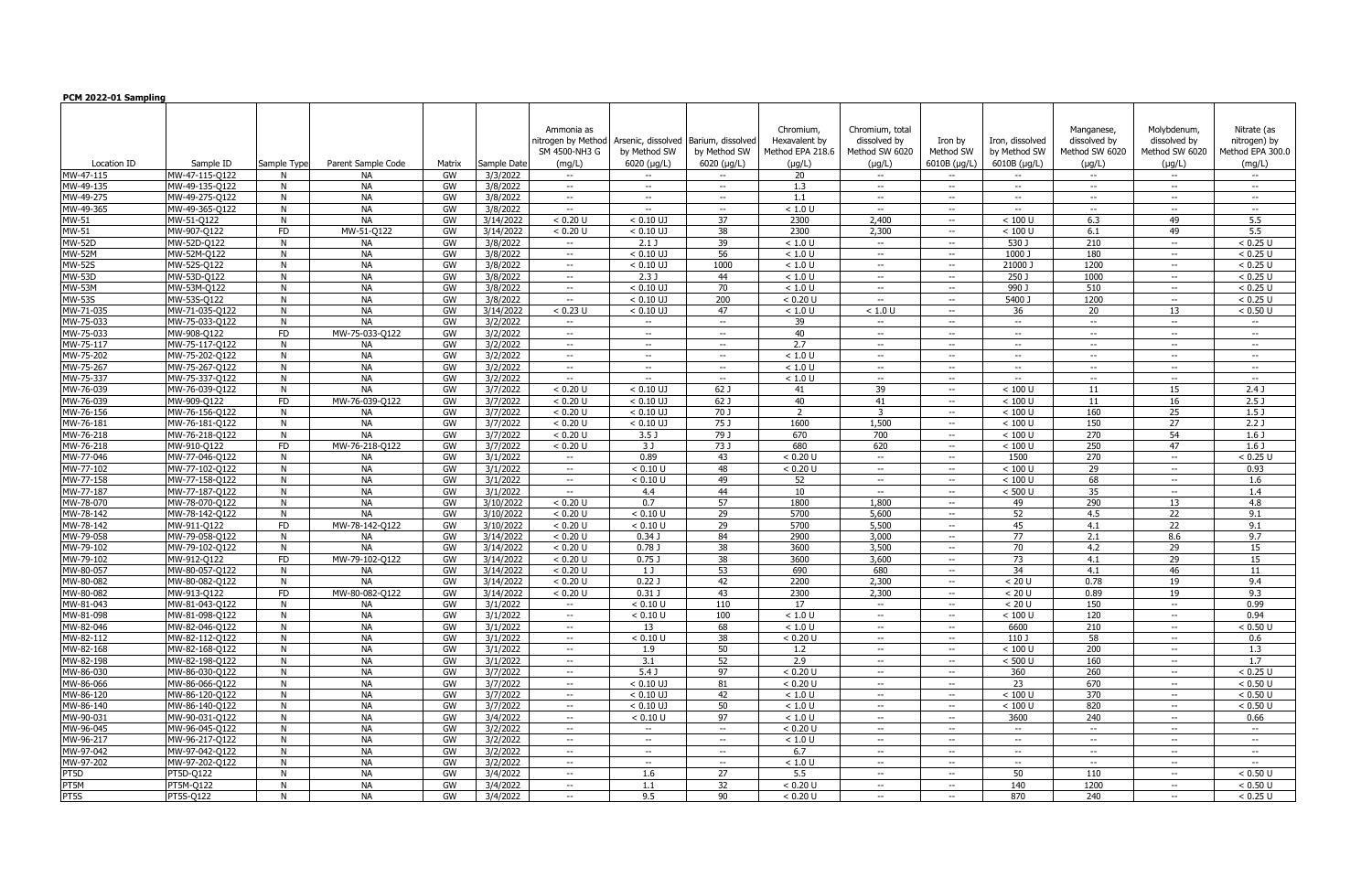| PCM 2022-01 Sampling           |                               |             |                             |          |                        |                                                                                 |                                |                           |
|--------------------------------|-------------------------------|-------------|-----------------------------|----------|------------------------|---------------------------------------------------------------------------------|--------------------------------|---------------------------|
|                                |                               |             |                             |          |                        |                                                                                 |                                |                           |
|                                |                               |             |                             |          |                        |                                                                                 |                                | Total organic             |
|                                |                               |             |                             |          |                        | Selenium, dissolved                                                             |                                | carbon by Method          |
|                                |                               |             |                             |          |                        | by Method SW 6020 Sulfate by Method                                             |                                | SM 5310 C                 |
| Location ID                    | Sample ID                     | Sample Type | Parent Sample Code          | Matrix   | Sample Date            | $(\mu g/L)$                                                                     | EPA 300.0 (mg/L)               | (mg/L)                    |
| MW-47-115                      | MW-47-115-Q122                | N           | <b>NA</b>                   | GW       | 3/3/2022               | $\mathbf{u}$                                                                    | $-$                            | $\overline{\phantom{a}}$  |
| MW-49-135                      | MW-49-135-Q122                | N           | <b>NA</b>                   | GW       | 3/8/2022               | $\overline{\phantom{a}}$                                                        | $\overline{\phantom{a}}$       | $\overline{\phantom{a}}$  |
| MW-49-275                      | MW-49-275-Q122                | N           | <b>NA</b>                   | GW       | 3/8/2022               | $-\, -$                                                                         | --                             | $-\, -$                   |
| MW-49-365                      | MW-49-365-Q122                | N           | <b>NA</b>                   | GW       | 3/8/2022               | $\overline{\phantom{a}}$                                                        | $\overline{a}$                 | $ -$                      |
| MW-51                          | MW-51-Q122                    | N           | <b>NA</b>                   | GW       | 3/14/2022              | 17                                                                              | 670                            | < 1.0 U                   |
| MW-51                          | MW-907-Q122                   | <b>FD</b>   | MW-51-Q122                  | GW       | 3/14/2022              | 17                                                                              | 680                            | < 1.0 U                   |
| <b>MW-52D</b>                  | MW-52D-Q122                   | N           | <b>NA</b>                   | GW       | 3/8/2022               | $\overline{\phantom{a}}$                                                        | $\overline{\phantom{a}}$       | < 1.0 U                   |
| <b>MW-52M</b>                  | MW-52M-Q122                   | N           | <b>NA</b>                   | GW       | 3/8/2022               | $\overline{\phantom{a}}$                                                        | $-$                            | < 1.0 U                   |
| <b>MW-52S</b>                  | MW-52S-Q122                   | N           | <b>NA</b><br><b>NA</b>      | GW       | 3/8/2022               | $\overline{\phantom{a}}$                                                        | $\overline{\phantom{a}}$       | 2.7                       |
| <b>MW-53D</b><br><b>MW-53M</b> | MW-53D-Q122                   | N<br>N      | <b>NA</b>                   | GW<br>GW | 3/8/2022               | $\overline{\phantom{a}}$<br>$\hspace{0.05cm} -\hspace{0.05cm} -\hspace{0.05cm}$ | --                             | < 1.0 U<br>< 50 U         |
| <b>MW-53S</b>                  | MW-53M-Q122<br>MW-53S-Q122    | N           | <b>NA</b>                   | GW       | 3/8/2022<br>3/8/2022   | $\overline{\phantom{a}}$                                                        | --<br>$\overline{\phantom{a}}$ | < 1.0 U                   |
| MW-71-035                      | MW-71-035-Q122                | N           | <b>NA</b>                   | GW       | 3/14/2022              | < 0.50 U                                                                        | 1,200                          | < 1.0 U                   |
| MW-75-033                      | MW-75-033-Q122                | N           | <b>NA</b>                   | GW       | 3/2/2022               | $\overline{\phantom{a}}$                                                        | $\overline{\phantom{a}}$       | $\overline{\phantom{a}}$  |
| MW-75-033                      | MW-908-Q122                   | <b>FD</b>   | MW-75-033-Q122              | GW       | 3/2/2022               | $\overline{\phantom{a}}$                                                        | $\overline{\phantom{a}}$       | $\overline{\phantom{a}}$  |
| MW-75-117                      | MW-75-117-Q122                | N           | NА                          | GW       | 3/2/2022               | $\overline{\phantom{a}}$                                                        | $-$                            | $\overline{\phantom{a}}$  |
| MW-75-202                      | MW-75-202-Q122                | N           | <b>NA</b>                   | GW       | 3/2/2022               | $\overline{\phantom{a}}$                                                        | --                             | $\overline{\phantom{a}}$  |
| MW-75-267                      | MW-75-267-Q122                | N           | <b>NA</b>                   | GW       | 3/2/2022               | $\overline{\phantom{a}}$                                                        | --                             | $-\,$                     |
| MW-75-337                      | MW-75-337-Q122                | N           | <b>NA</b>                   | GW       | 3/2/2022               | $\overline{\phantom{a}}$                                                        | $\overline{\phantom{a}}$       |                           |
| MW-76-039                      | MW-76-039-Q122                | N           | <b>NA</b>                   | GW       | 3/7/2022               | 1.8                                                                             | 190                            | < 1.0 U                   |
| MW-76-039                      | MW-909-Q122                   | <b>FD</b>   | MW-76-039-Q122              | GW       | 3/7/2022               | 1.8                                                                             | 200                            | < 1.0 U                   |
| MW-76-156                      | MW-76-156-Q122                | N           | <b>NA</b>                   | GW       | 3/7/2022               | 0.93                                                                            | 870                            | < 1.0 U                   |
| MW-76-181                      | MW-76-181-Q122                | N           | <b>NA</b>                   | GW       | 3/7/2022               | 1.9                                                                             | 880                            | < 1.0 U                   |
| MW-76-218                      | MW-76-218-Q122                | N           | <b>NA</b>                   | GW       | 3/7/2022               | 1.5                                                                             | 890                            | < 1.0 U                   |
| MW-76-218                      | MW-910-Q122                   | <b>FD</b>   | MW-76-218-Q122              | GW       | 3/7/2022               | 1.2                                                                             | 890                            | < 50 U                    |
| MW-77-046                      | MW-77-046-Q122                | N           | <b>NA</b>                   | GW       | 3/1/2022               | $\overline{\phantom{a}}$                                                        | $-$                            | < 1.0 U                   |
| MW-77-102                      | MW-77-102-Q122                | N           | <b>NA</b>                   | GW       | $\frac{1}{3}$ /1/2022  | $\overline{\phantom{a}}$                                                        | --                             | < 1.0 U                   |
| MW-77-158                      | MW-77-158-Q122                | N           | <b>NA</b>                   | GW       | 3/1/2022               | $\overline{\phantom{a}}$                                                        | $\overline{\phantom{a}}$       | < 50 U                    |
| MW-77-187                      | MW-77-187-Q122                | N           | <b>NA</b>                   | GW       | 3/1/2022               | $\overline{\phantom{a}}$                                                        | $\overline{\phantom{a}}$       | < 1.0 U                   |
| MW-78-070                      | MW-78-070-Q122                | N           | <b>NA</b>                   | GW       | $\frac{1}{3}$ /10/2022 | 4.4                                                                             | 270                            | < 5.0 U                   |
| MW-78-142                      | MW-78-142-Q122                | N           | <b>NA</b>                   | GW       | 3/10/2022              | 36                                                                              | 860                            | < 1.0 U                   |
| MW-78-142                      | MW-911-Q122                   | <b>FD</b>   | MW-78-142-Q122              | GW       | 3/10/2022              | 37                                                                              | 880                            | $< 1.0 \overline{U}$      |
| MW-79-058                      | MW-79-058-Q122                | N           | <b>NA</b>                   | GW       | 3/14/2022              | 8.8                                                                             | 400                            | < 1.0 U                   |
| MW-79-102                      | MW-79-102-Q122                | N           | <b>NA</b>                   | GW       | 3/14/2022              | 65                                                                              | 880                            | < 1.0 U                   |
| MW-79-102                      | MW-912-Q122                   | <b>FD</b>   | MW-79-102-Q122              | GW       | 3/14/2022              | 64                                                                              | 850                            | < 1.0 U                   |
| MW-80-057                      | MW-80-057-Q122                | N           | NА                          | GW       | 3/14/2022              | 26                                                                              | 490                            | < 1.0 U                   |
| MW-80-082<br>MW-80-082         | MW-80-082-Q122<br>MW-913-Q122 | N<br>FD     | <b>NA</b><br>MW-80-082-Q122 | GW<br>GW | 3/14/2022<br>3/14/2022 | 12<br>$\overline{12}$                                                           | 580<br>580                     | < 1.0 U<br>$<1.0\ \rm{U}$ |
| MW-81-043                      | MW-81-043-Q122                | N           | <b>NA</b>                   | GW       | 3/1/2022               | $\overline{\phantom{a}}$                                                        | $-$                            | < 1.0 U                   |
| MW-81-098                      | MW-81-098-Q122                | Ν           | <b>NA</b>                   | GW       | 3/1/2022               | $\overline{\phantom{a}}$                                                        | --                             | < 1.0 U                   |
| MW-82-046                      | MW-82-046-Q122                | N           | <b>NA</b>                   | GW       | 3/1/2022               | $\overline{\phantom{a}}$                                                        | $-$                            | 3.4                       |
| MW-82-112                      | MW-82-112-Q122                | N           | <b>NA</b>                   | GW       | 3/1/2022               | $\overline{\phantom{a}}$                                                        | $\overline{\phantom{a}}$       | < 1.0 U                   |
| MW-82-168                      | MW-82-168-Q122                | N           | NА                          | GW       | 3/1/2022               | $\hspace{0.05cm} \ldots$                                                        | --                             | $< 1.0 \overline{U}$      |
| MW-82-198                      | MW-82-198-Q122                | N           | <b>NA</b>                   | GW       | 3/1/2022               | $\overline{\phantom{a}}$                                                        | --                             | < 1.0 U                   |
| MW-86-030                      | MW-86-030-Q122                | N           | <b>NA</b>                   | GW       | 3/7/2022               | $\overline{\phantom{a}}$                                                        | $\overline{\phantom{a}}$       | 1.7                       |
| MW-86-066                      | MW-86-066-Q122                | N           | NА                          | GW       | 3/7/2022               | $\overline{\phantom{a}}$                                                        | $\overline{\phantom{a}}$       | < 1.0 U                   |
| MW-86-120                      | MW-86-120-Q122                | N           | <b>NA</b>                   | GW       | 3/7/2022               | $\overline{\phantom{a}}$                                                        | --                             | < 1.0 U                   |
| MW-86-140                      | MW-86-140-Q122                | N           | <b>NA</b>                   | GW       | 3/7/2022               | $\overline{\phantom{a}}$                                                        | $\overline{a}$                 | $<1.0$ U                  |
| MW-90-031                      | MW-90-031-Q122                | N           | <b>NA</b>                   | GW       | 3/4/2022               | $\overline{\phantom{a}}$                                                        | $\overline{\phantom{a}}$       | 1.8                       |
| MW-96-045                      | MW-96-045-Q122                | N           | <b>NA</b>                   | GW       | 3/2/2022               | $\overline{\phantom{a}}$                                                        | --                             | $\overline{\phantom{a}}$  |
| MW-96-217                      | MW-96-217-Q122                | N           | <b>NA</b>                   | GW       | 3/2/2022               | $\overline{\phantom{a}}$                                                        | $\overline{a}$                 | $\overline{\phantom{a}}$  |
| MW-97-042                      | MW-97-042-Q122                | N           | <b>NA</b>                   | GW       | 3/2/2022               | $\overline{\phantom{a}}$                                                        | --                             | $\overline{\phantom{a}}$  |
| MW-97-202                      | MW-97-202-Q122                | N           | <b>NA</b>                   | GW       | 3/2/2022               | $-\, -$                                                                         | --                             | $\overline{\phantom{a}}$  |
| PT5D                           | PT5D-Q122                     | N           | <b>NA</b>                   | GW       | 3/4/2022               | $\overline{\phantom{a}}$                                                        | --                             | < 1.0 U                   |
| PT5M                           | PT5M-Q122                     | N           | <b>NA</b>                   | GW       | 3/4/2022               | $\overline{\phantom{a}}$                                                        | $-$                            | $< 1.0 \overline{U}$      |
| PT5S                           | PT5S-Q122                     | N           | <b>NA</b>                   | GW       | 3/4/2022               | $\overline{\phantom{a}}$                                                        | $\overline{\phantom{a}}$       | 1.9                       |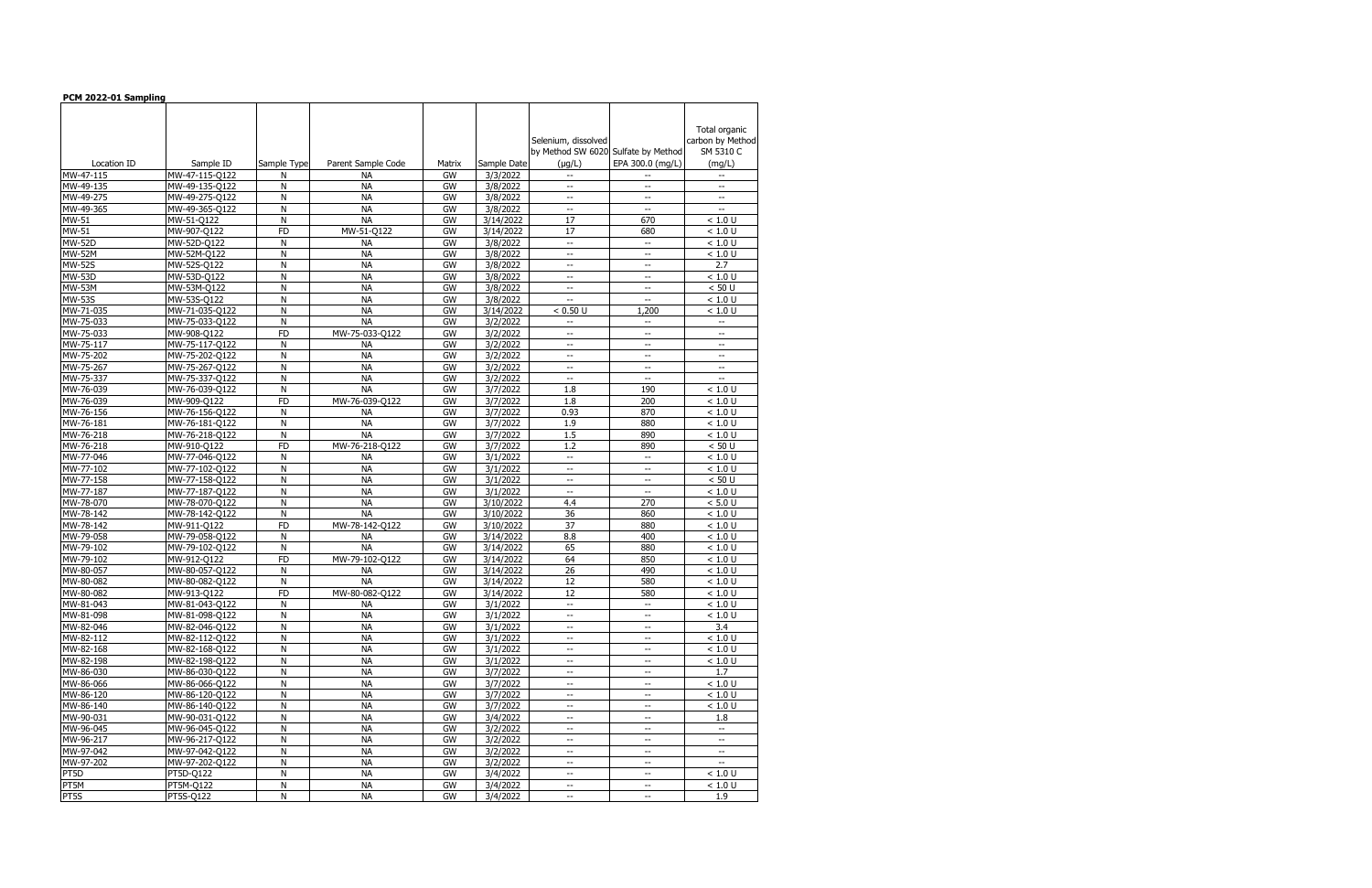### **PCM 2022-01 Sampling**

|               |             |             |                    |        |             | Ammonia as<br>nitrogen by Method   Arsenic, dissolved   Barium, dissolved  <br>SM 4500-NH3 G | by Method SW             | by Method SW | Chromium,<br>Hexavalent by<br>Method EPA 218.6   Method SW 6020 | Chromium, total<br>dissolved by | Iron by<br>Method SW | Iron, dissolved<br>by Method SW | Manganese<br>dissolved by<br>Method SW 6020 | Molybdenum,<br>dissolved by<br>Method SW 6020 | Nitrate (as<br>nitrogen) by<br>Method EPA 300.0 |
|---------------|-------------|-------------|--------------------|--------|-------------|----------------------------------------------------------------------------------------------|--------------------------|--------------|-----------------------------------------------------------------|---------------------------------|----------------------|---------------------------------|---------------------------------------------|-----------------------------------------------|-------------------------------------------------|
| Location ID   | Sample ID   | Sample Type | Parent Sample Code | Matrix | Sample Date | (mg/L)                                                                                       | 6020 (µg/L)              | 6020 (µg/L)  | $(\mu g/L)$                                                     | $(\mu g/L)$                     | 6010B (µg/L)         | 6010B (µg/L)                    | $(\mu g/L)$                                 | $(\mu g/L)$                                   | (mg/L)                                          |
| <b>TW-02D</b> | TW-02D-Q122 |             |                    | GW     | 3/9/2022    | < 0.20 U                                                                                     | 5.8                      |              |                                                                 |                                 | $- -$                | 39 J                            | 140                                         |                                               | .                                               |
| <b>TW-02S</b> | TW-02S-Q122 |             |                    | GW     | 3/9/2022    | < 0.20 U                                                                                     | 1.4                      |              | 110                                                             |                                 | $- -$                | 31 J                            | < 0.50 U                                    | 07                                            |                                                 |
| <b>TW-03D</b> | TW-03D-Q122 |             |                    | GW     | 3/9/2022    | < 0.20 U                                                                                     | < 0.10 U                 |              | 920                                                             | 840                             | $- -$                | < 20 UJ                         |                                             | 65                                            | 1.5                                             |
| <b>TW-04</b>  | TW-04-Q122  |             |                    | GW     | 3/3/2022    | $- -$                                                                                        | $\overline{\phantom{a}}$ | $- -$        |                                                                 | $- -$                           | $- -$                | $- -$                           | $- -$                                       | $- -$                                         | $- -$                                           |

-- = Not analyzed µg/L = micrograms per liter EPA = Environmental Protection Agency FD = field duplicate GW = groundwater J = estimated result mg/L = milligrams per liter  $N = Normal$ NA = Not applicale  $SM = standard$  method SW = solid waste U = analyte not detected

#### **Notes:**

All samples were sent to Asset for analyses with the exception of Ammonia. Ammonia was analyzed by BC Laboratories.

< = analyte not detected at the reporting limit shown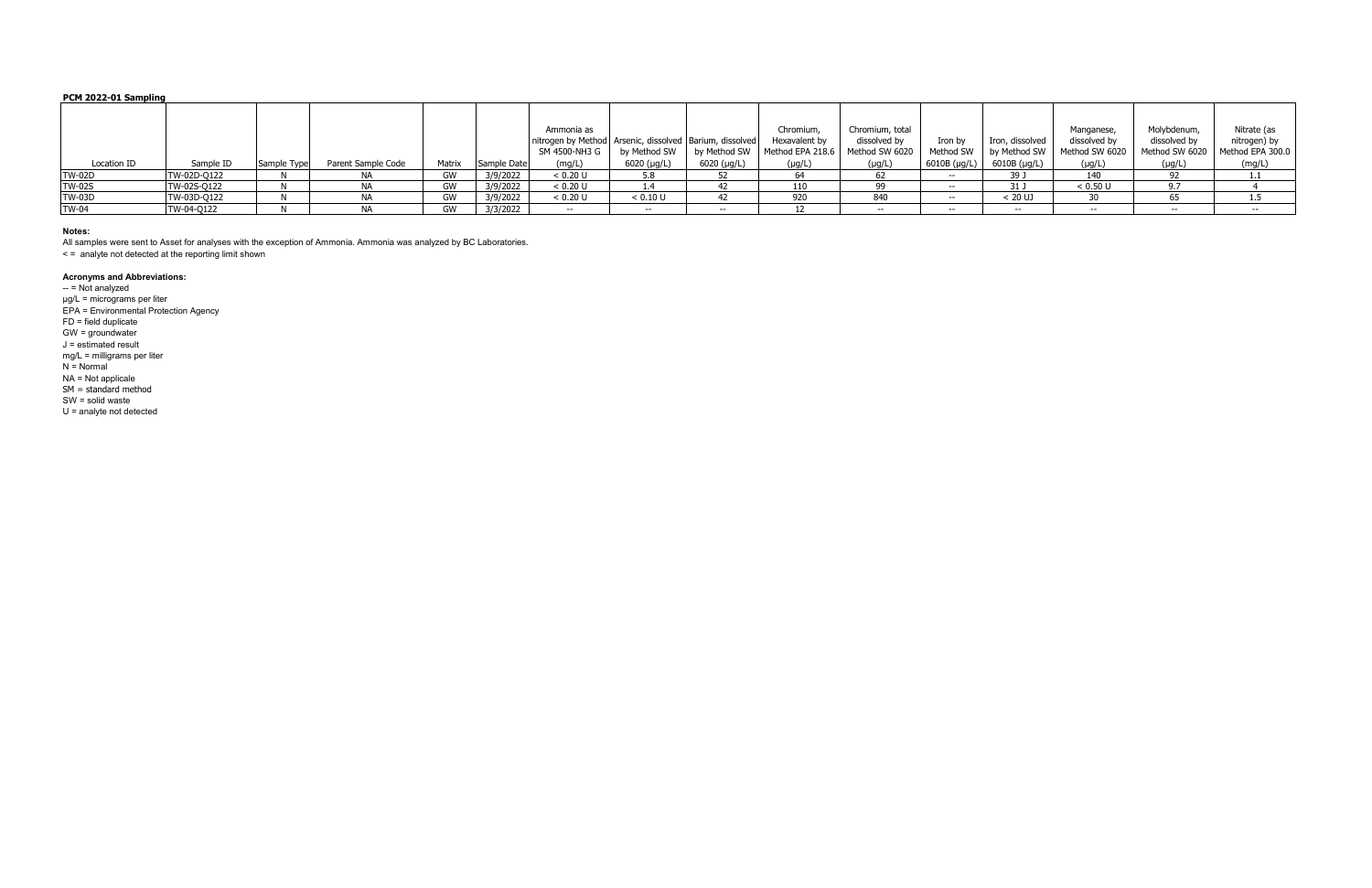### **PCM 2022-01 Sampling**

|               |             |             |                    |        |             |                                     |                  | Total organic    |
|---------------|-------------|-------------|--------------------|--------|-------------|-------------------------------------|------------------|------------------|
|               |             |             |                    |        |             | Selenium, dissolved                 |                  | carbon by Method |
|               |             |             |                    |        |             | by Method SW 6020 Sulfate by Method |                  | SM 5310 C        |
| Location ID   | Sample ID   | Sample Type | Parent Sample Code | Matrix | Sample Date | $(\mu g/L)$                         | EPA 300.0 (mg/L) | (mg/L)           |
| ITW-02D       | TW-02D-0122 |             | <b>NA</b>          | GW     | 3/9/2022    | 0.63                                | 940              | < 50 U           |
| <b>TW-02S</b> | TW-02S-Q122 |             | <b>NA</b>          | GW     | 3/9/2022    | 2.5                                 | 180              | < 1.0 U          |
| ITW-03D       | TW-03D-0122 |             | <b>NA</b>          | GW     | 3/9/2022    |                                     | 920              | < 1.0 U          |
| <b>TW-04</b>  | TW-04-Q122  |             | <b>NA</b>          | GW     | 3/3/2022    | $- -$                               | $- -$            | $- -$            |

#### **Notes:**

-- = Not analyzed µg/L = micrograms per liter EPA = Environmental Protection Agency FD = field duplicate GW = groundwater J = estimated result mg/L = milligrams per liter  $N = Normal$ NA = Not applicale  $SM = standard$  method SW = solid waste U = analyte not detected

All samples were sent to Asset for analyses with the exception of Ammonia. Ammonia was analyzed by BC Laboratories.

< = analyte not detected at the reporting limit shown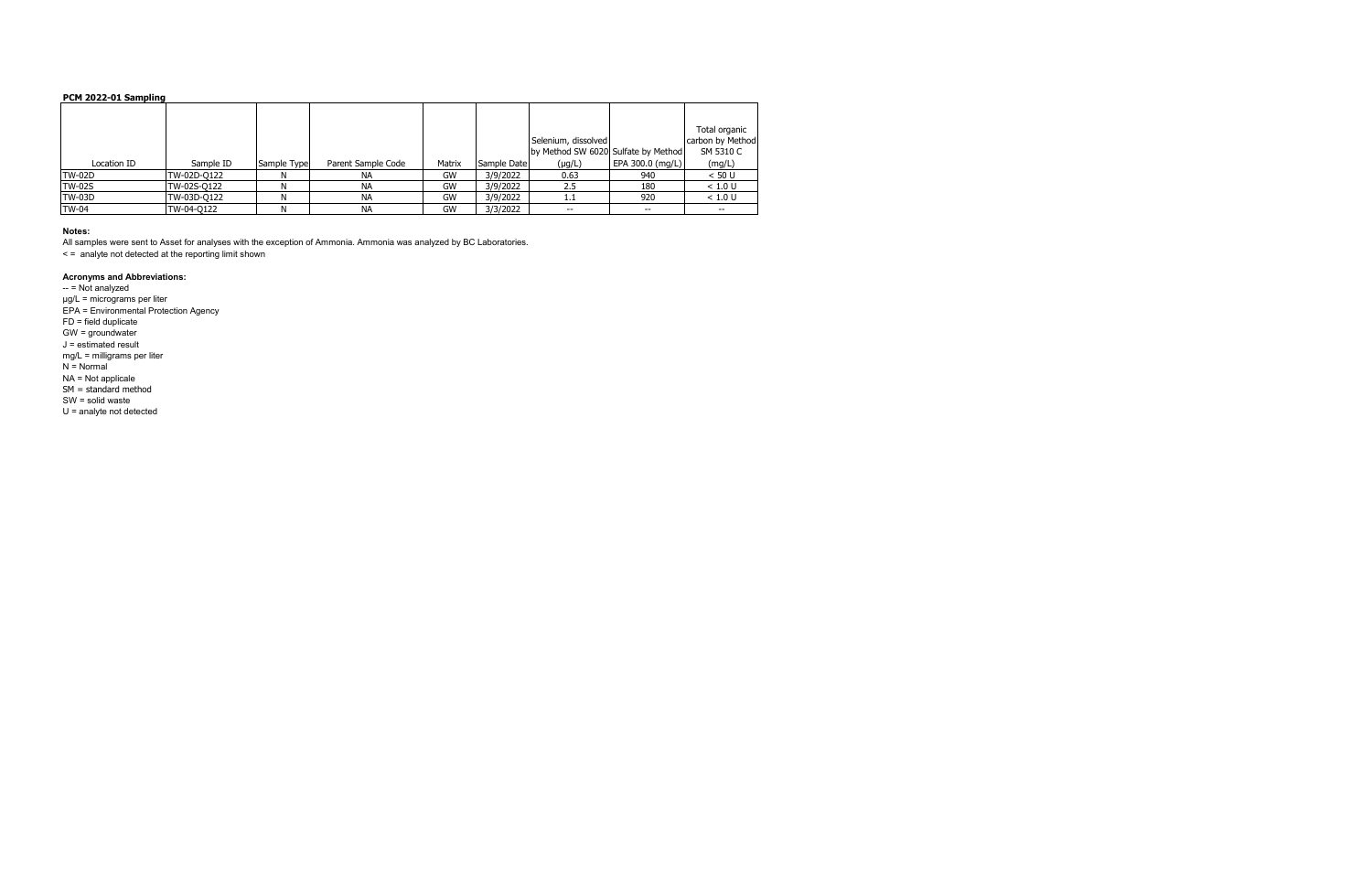# **PCM 2022-03 Sampling**

| Location ID   | Sample ID   | Sample Type | Matrix | Sample Date | Chromium,<br>Hexavalent by<br>Method EPA<br>$218.6$ (ug/L) | Iron by Method<br>SW 6010B (ug/L) | Iron, dissolved by<br>Method SW<br>6010B (ug/L) | Manganese,<br>dissolved by<br>Method SW 6020   Method SM 5310<br>(ug/L) | Total organic<br>carbon by<br>$C \left( \frac{mg}{L} \right)$ |
|---------------|-------------|-------------|--------|-------------|------------------------------------------------------------|-----------------------------------|-------------------------------------------------|-------------------------------------------------------------------------|---------------------------------------------------------------|
| <b>IRZ-09</b> | IRZ-09-0322 |             | GW     | 3/10/2022   | 6.7                                                        | 81                                | 22                                              | 1.6                                                                     | < 1.0 U                                                       |
| IRZ-23        | IRZ-23-0322 |             | GW     | 3/10/2022   | 900                                                        | 110                               | < 20 U                                          | < 0.50 U                                                                | < 1.0 U                                                       |

### **Notes:**

All samples were sent to Asset for analyses.

< = analyte not detected at the reporting limit shown

# **Acronyms and Abbreviations:**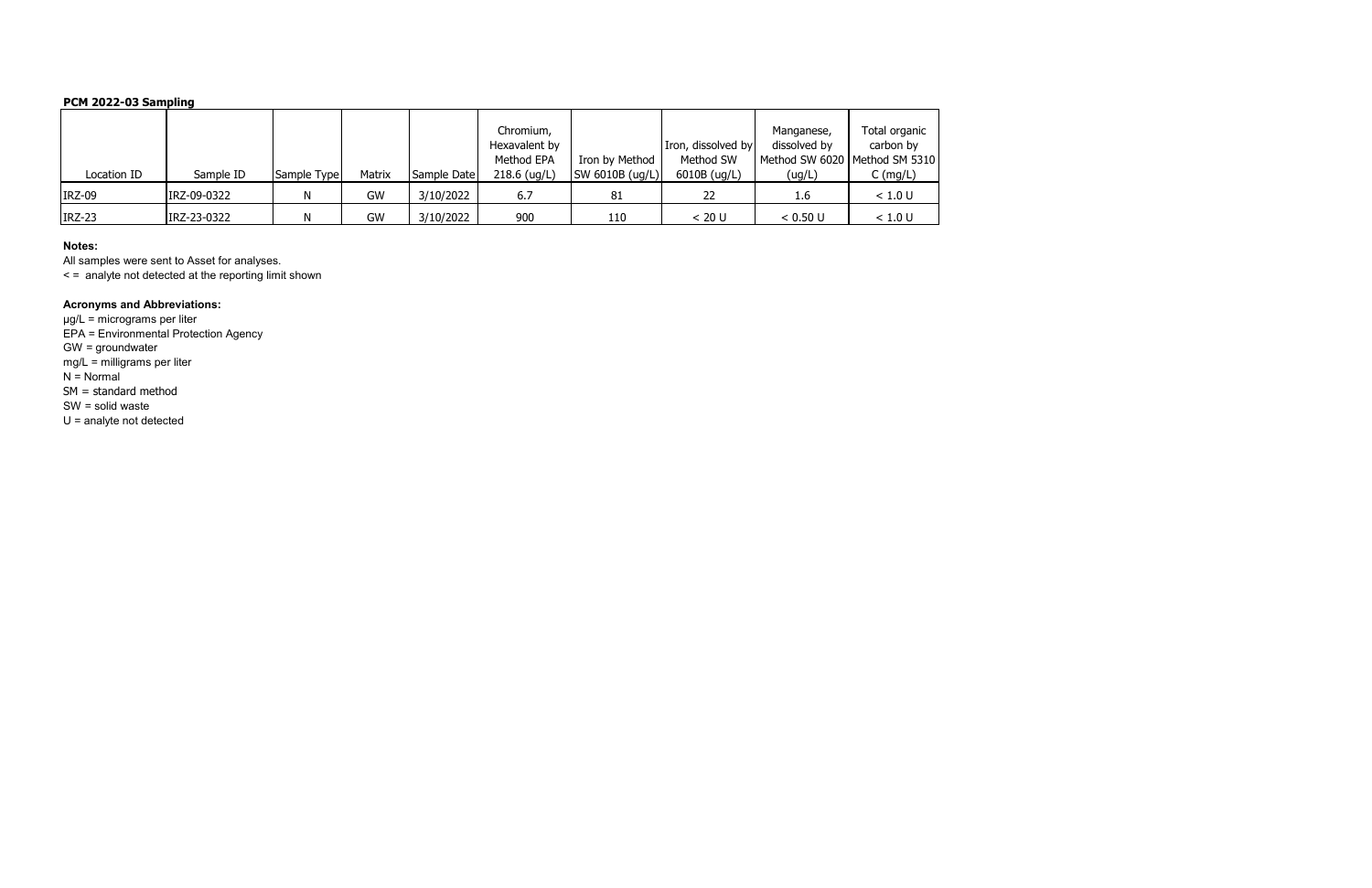## **Unvalidated Phase 2a Construction**

|               |                       |              |                    |           |             |                    | Chromium,        | Chromium, total          |
|---------------|-----------------------|--------------|--------------------|-----------|-------------|--------------------|------------------|--------------------------|
|               |                       |              |                    |           |             | Arsenic, dissolved | Hexavalent by    | dissolved by             |
|               |                       |              |                    |           |             | by Method SW       | Method EPA 218.6 | Method SW 6020           |
| Location ID   | Sample ID             | Sample Type  | Parent Sample Code | Matrix    | Sample Date | 6020 (ug/L)        | (ug/L)           | (ug/L)                   |
| <b>FW-02A</b> | FW-02A-VAS-117-122    | N            | <b>NA</b>          | GW        | 4/22/2022   |                    | < 0.20 U         | --                       |
| <b>FW-02A</b> | FW-02A-VAS-127-132    | N            | <b>NA</b>          | <b>GW</b> | 4/23/2022   | $- -$              | < 0.20 U         | $\mathbf{u}$             |
| <b>FW-02A</b> | FW-02A-VAS-137-142    | $\mathsf{N}$ | <b>NA</b>          | <b>GW</b> | 4/23/2022   | $- -$              | < 0.20 U         | --                       |
| <b>FW-02A</b> | FW-02A-VAS-147-152    | N            | <b>NA</b>          | <b>GW</b> | 4/24/2022   | $- -$              | < 0.20 U         | $- -$                    |
| <b>FW-02A</b> | FW-02A-VAS-157-162    | $\mathsf{N}$ | <b>NA</b>          | GW        | 4/25/2022   | $- -$              | < 0.20 U         | $\overline{\phantom{a}}$ |
| <b>FW-02A</b> | FW-02A-VAS-167-172    | $\mathsf{N}$ | <b>NA</b>          | <b>GW</b> | 4/25/2022   | $-$                | < 1.0 U          | --                       |
| <b>TCS-01</b> | TCS-1-VAS-164-169     | N            | <b>NA</b>          | <b>GW</b> | 4/3/2022    | < 0.10 U           | 1100             | 1100                     |
| <b>TCS-01</b> | TCS-1-VAS-192-197     | $\mathsf{N}$ | <b>NA</b>          | <b>GW</b> | 4/4/2022    | < 0.10 U           | < 0.20 U         | < 1.0 U                  |
| <b>TCS-01</b> | TCS-1-VAS-221-226     | N            | <b>NA</b>          | GW        | 4/5/2022    | < 0.10 U           | < 0.20 U         | 1.8                      |
| <b>TCS-01</b> | TCS-1-VAS-254-259     | $\mathsf{N}$ | <b>NA</b>          | <b>GW</b> | 4/7/2022    | < 0.10 U           | < 1.0 U          | < 1.0 U                  |
| <b>TCS-01</b> | TCS-1-VAS-266-271     | N            | <b>NA</b>          | <b>GW</b> | 4/13/2022   | $- -$              | < 1.0 U          | $ -$                     |
| TCS-2         | TCS-2-VAS-131-136     | $\mathsf{N}$ | <b>NA</b>          | <b>GW</b> | 4/19/2022   | $- -$              | 4300             | --                       |
| TCS-2         | TCS-2-VAS-147-152     | N            | <b>NA</b>          | <b>GW</b> | 4/20/2022   | $- -$              | < 0.20 U         | $- -$                    |
| TCS-2         | TCS-2-VAS-161.5-166.5 | $\mathsf{N}$ | <b>NA</b>          | <b>GW</b> | 4/21/2022   | $-$                | < 0.20 U         | $-$                      |
| TCS-2         | TCS-2-VAS-181-186     | $\mathsf{N}$ | <b>NA</b>          | <b>GW</b> | 4/21/2022   | $-$                | < 0.20 U         | $\overline{\phantom{a}}$ |
| TCS-2         | TCS-2-VAS-202-207     | $\mathsf{N}$ | <b>NA</b>          | <b>GW</b> | 4/22/2022   | $- -$              | 2300             | $\overline{\phantom{a}}$ |
| TCS-2         | TCS-2-VAS-211.5-216.5 | N            | <b>NA</b>          | <b>GW</b> | 4/23/2022   | $- -$              | 120              | $- -$                    |
| $TCS-2$       | TCS-2-VAS-220-225     | N            | <b>NA</b>          | GW        | 4/23/2022   | $- -$              | < 1.0 U          | $\overline{\phantom{a}}$ |
| <b>TWB-01</b> | TWB-1-VAS-82-87       | $\mathsf{N}$ | <b>NA</b>          | GW        | 3/18/2022   | 0.65               | 870              | 1600                     |
| TWB-01        | TWB-1-VAS-87-92       | N            | <b>NA</b>          | <b>GW</b> | 3/20/2022   | < 0.10 U           | < 0.20 U         | < 1.0 U                  |
| <b>TWB-01</b> | TWB-1-VAS-97-102      | $\mathsf{N}$ | <b>NA</b>          | <b>GW</b> | 3/20/2022   | 0.48               | 1200             | 1100                     |
| <b>TWB-01</b> | TWB-1-VAS-110-115     | $\mathsf{N}$ | <b>NA</b>          | <b>GW</b> | 3/21/2022   | < 0.10 U           | 4300             | 4300                     |
| <b>TWB-01</b> | TWB-1-VAS-122-127     | ${\sf N}$    | <b>NA</b>          | <b>GW</b> | 3/21/2022   | < 0.10 U           | 1700             | 1600                     |
| TWB-01        | DUP-1-VAS-032022      | <b>FD</b>    | TWB-1-VAS-87-92    | <b>GW</b> | 3/20/2022   | < 0.10 U           | < 0.20 U         | < 1.0 U                  |
| <b>TWB-02</b> | TWB-2-VAS-97-102      | N            | <b>NA</b>          | <b>GW</b> | 3/29/2022   | $- -$              | < 0.20 U         | < 1.0 U                  |

µg/L = micrograms per liter EPA = Environmental Protection Agency FD = field duplicate GW = groundwater N = Normal NA = Not applicable SW = solid waste U = analyte not detected  $-$  = Not analyzed

## **Notes:**

All samples were sent to Asset for analyses.

< = analyte not detected at the reporting limit shown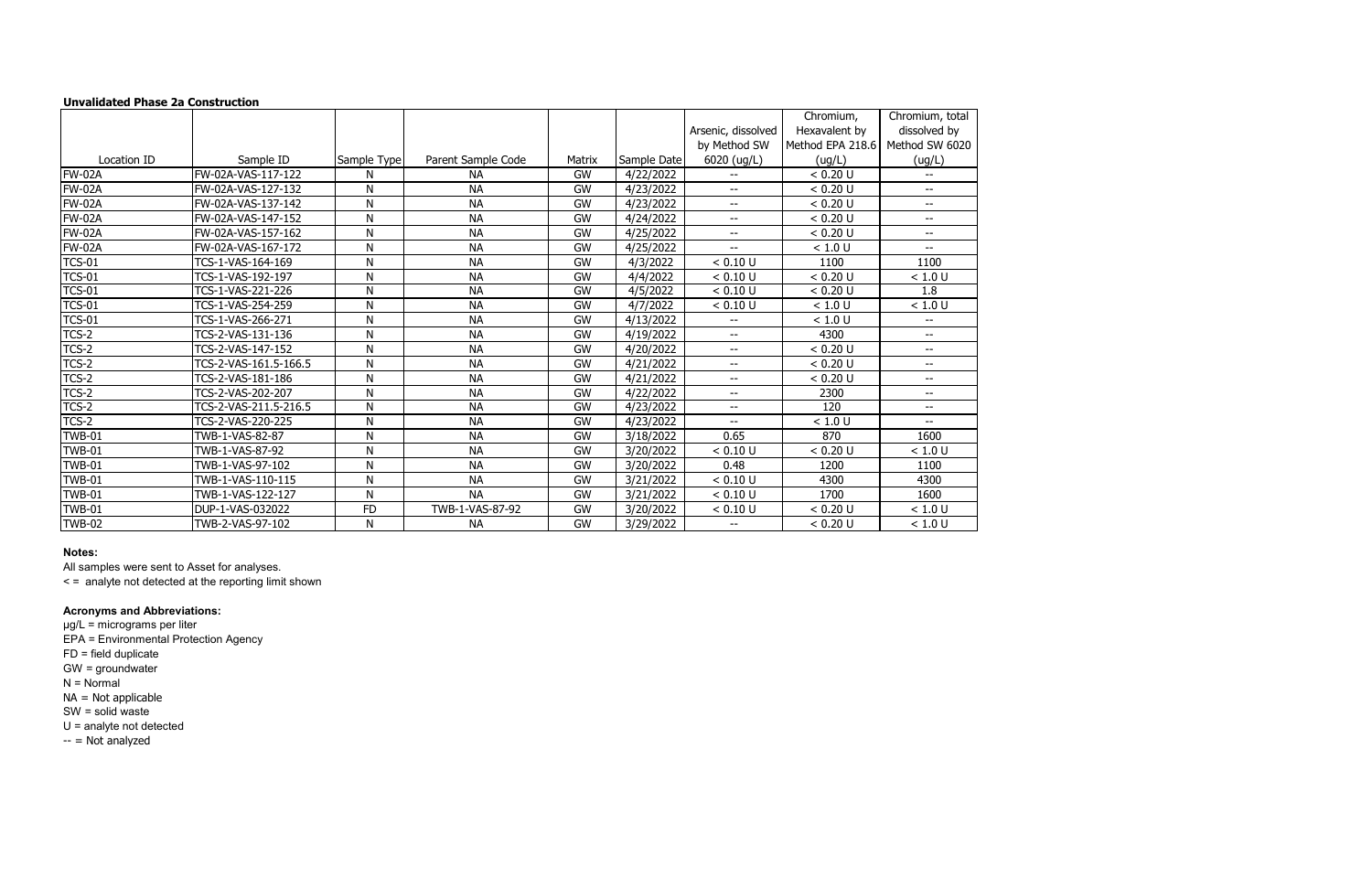# **RCM 2022-03 Sampling**

|               |                |             |                    |        |             | Chromium,        | Chromium, total | Molybdenum,    | Nitrate (as  |                                    |
|---------------|----------------|-------------|--------------------|--------|-------------|------------------|-----------------|----------------|--------------|------------------------------------|
|               |                |             |                    |        |             | Hexavalent by    | dissolved by    | dissolved by   | nitrogen) by | Selenium, dissolved                |
|               |                |             |                    |        |             | Method EPA 218.6 | Method SW 6020  | Method SW 6020 |              | Method EPA 300.0 by Method SW 6020 |
| Location ID   | Sample ID      | Sample Type | Parent Sample Code | Matrix | Sample Date | (ug/L)           | (ug/L)          | (ug/L)         | (mg/L)       | (ug/L)                             |
| <b>MW-38D</b> | MW-38D-Q122    | N           |                    | GW     | 3/3/2022    | 39               | 36              | 38             | 0.75         | 0.75                               |
| <b>MW-38S</b> | MW-38S-Q122    |             |                    | GW     | 3/3/2022    |                  |                 |                | 5.6          |                                    |
| MW-65-160     | MW-65-160-Q122 |             |                    | GW     | 3/9/2022    | 250              | 240             | 26             |              | 9.3                                |
| MW-65-225     | MW-918-Q122    | FD          | MW-65-225-Q122     | GW     | 3/9/2022    | 340              | 330             |                |              | 4.8                                |
| MW-65-225     | MW-65-225-Q122 |             | $- -$              | GW     | 3/9/2022    | 350              | 340             |                | 5.9          | 4.6                                |
| MW-68-180     | MW-68-180-Q122 | N.          |                    | GW     | 3/9/2022    | 34,000           | 37,000          |                |              |                                    |
| MW-69-195     | MW-69-195-Q122 | N           |                    | GW     | 3/9/2022    | 430              | 450             | 59             | 18           |                                    |

### **Notes:**

All samples were sent to Asset for analyses.

< = analyte not detected at the reporting limit shown

### **Acronyms and Abbreviations:**

µg/L = micrograms per liter EPA = Environmental Protection Agency FD = field duplicate GW = groundwater mg/L = milligrams per liter N = Normal SW = solid waste -- = Not applicable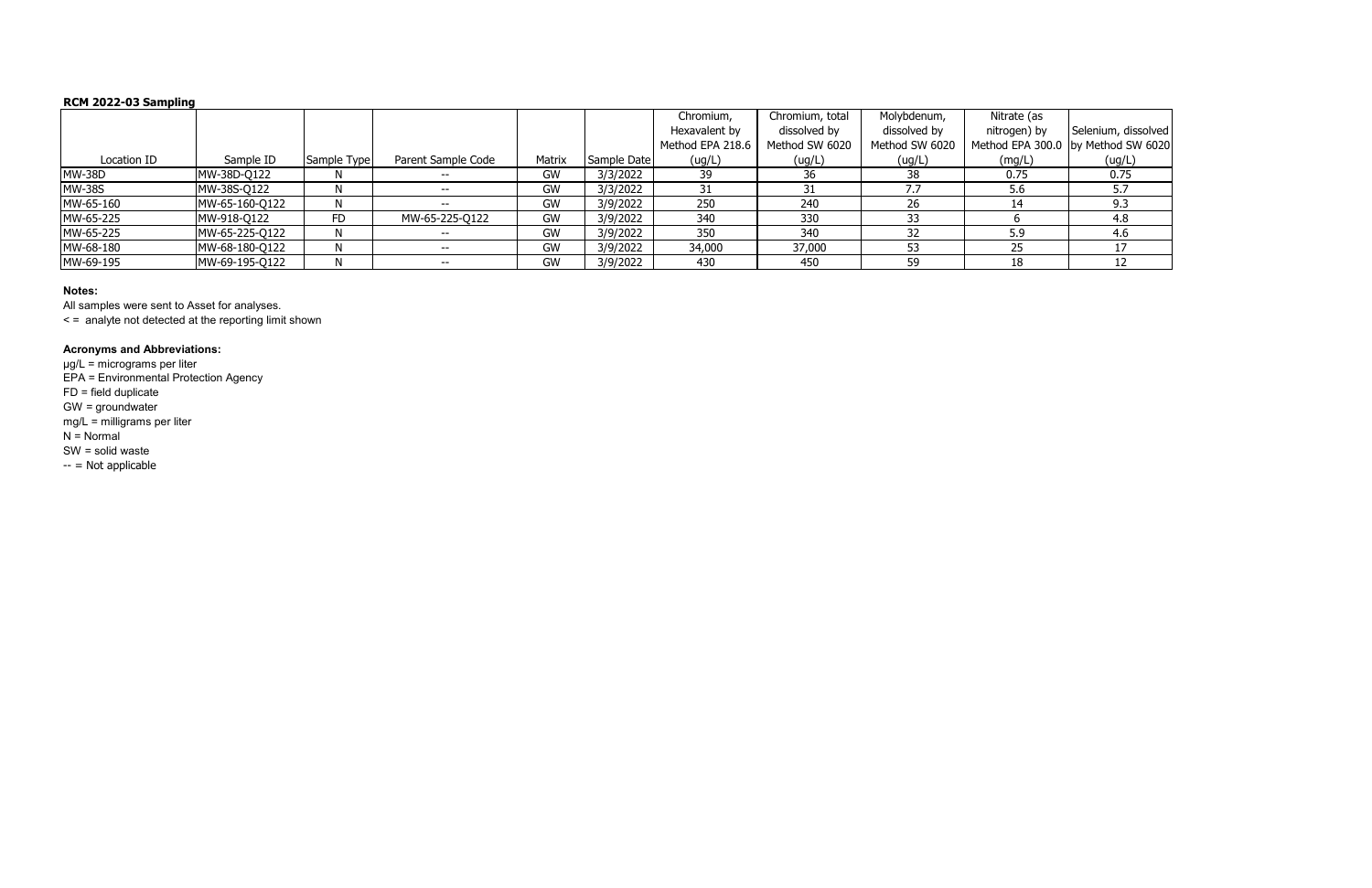|                |                    |             |              |             | Alkalinity, bicarb |         |                                                |                | Aluminum,            | Ammonia as                                    |             | Antimony,    |
|----------------|--------------------|-------------|--------------|-------------|--------------------|---------|------------------------------------------------|----------------|----------------------|-----------------------------------------------|-------------|--------------|
|                |                    |             |              |             | as CaCO3 by        |         | Alkalinity, carb as Alkalinity, total as       | Aluminum by    | dissolved by         | nitrogen by                                   | Antimony by | dissolved by |
|                |                    |             |              |             |                    |         | Method SM 2320 CaCO3 by Method CaCO3 by Method | Method SW      | Method SW            | Method SM 4500- Method SW 6020 Method SW 6020 |             |              |
| Location ID    | Sample ID          | Sample Type | Matrix       | Sample Date | $B$ (mg/L)         |         | SM 2320 B (mg/L) SM 2320 B (mg/L)              | $6010B$ (µg/L) | $6010B$ ( $\mu$ g/L) | NH3 G (mq/L)                                  | $(\mu g/L)$ | $(\mu g/L)$  |
| IRZ-13D        | IRZ-13D-210-031022 |             | <b>WATER</b> | 3/10/2022   |                    | < 5.0 U |                                                | < 50 U         | 86                   | < 0.20 U                                      | < 0.50 U    | < 0.50 U     |
| <b>IRZ-13S</b> | IRZ-13S-095-031022 |             | <b>WATER</b> | 3/10/2022   | 48                 | < 5.0 U |                                                | < 50 U         | < 50 U               | < 0.22 U                                      | < 0.50 U    | < 0.50 U     |

### **Notes:**

All samples were sent to Asset for analyses with the exception of Ammonia, Biological Oxygen Demand, Sulfide and Total Kjeldahl Nitrogen, which were analyzed at BC Laboratories.

< = analyte not detected at the reporting limit shown

# **Acronyms and Abbreviations:**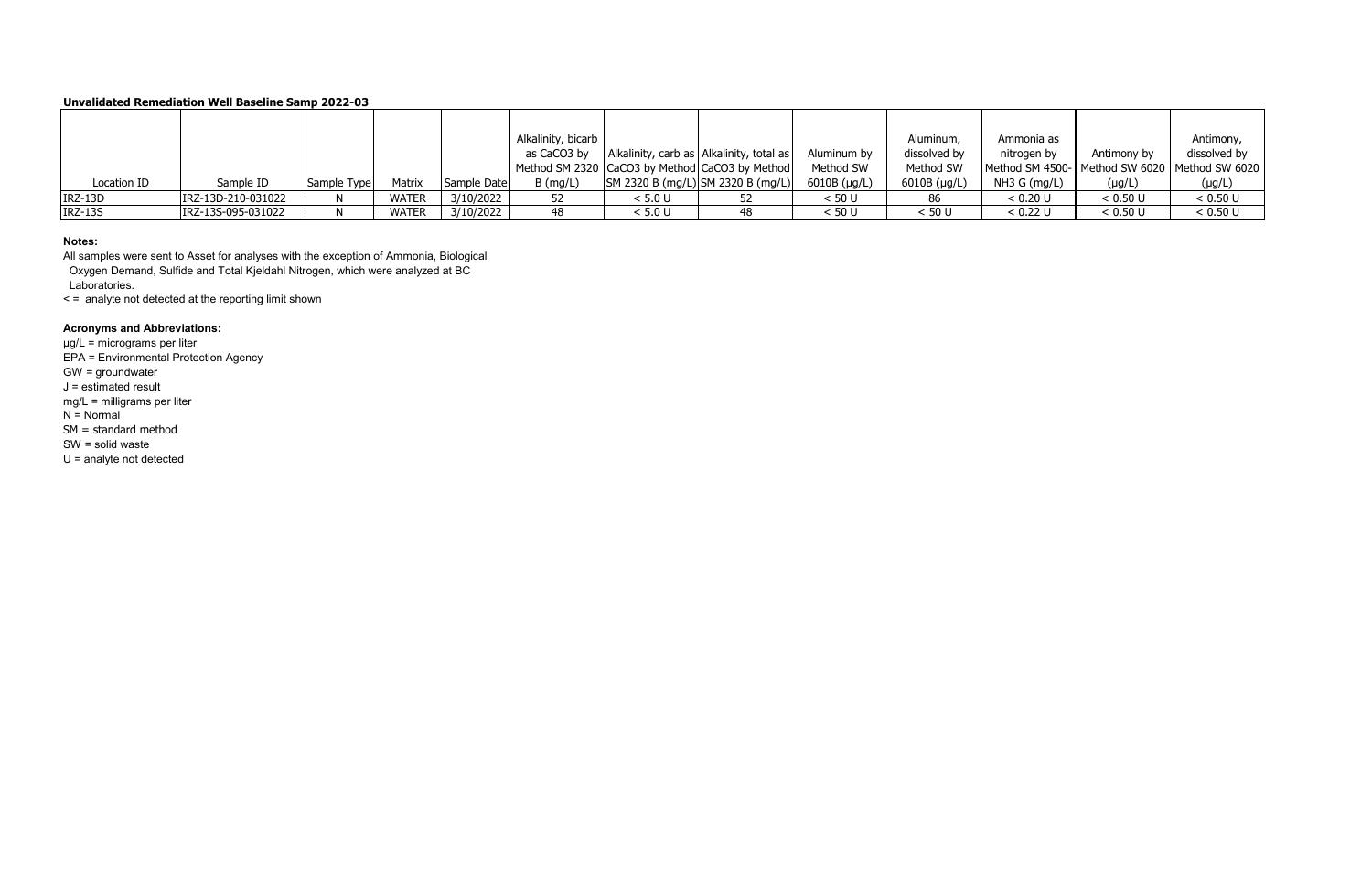### **Notes:**

All samples were sent to Asset for analyses with the exception of Ammonia, Biological Oxygen Demand, Sulfide and Total Kjeldahl Nitrogen, which were analyzed at BC Laboratories.

< = analyte not detected at the reporting limit shown

# **Acronyms and Abbreviations:**

|                |                    |             |              |             |                |                     |                |                                                                                  |              | Beryllium,   | Biological Oxygen                |                 |
|----------------|--------------------|-------------|--------------|-------------|----------------|---------------------|----------------|----------------------------------------------------------------------------------|--------------|--------------|----------------------------------|-----------------|
|                |                    |             |              |             | Arsenic by     | Arsenic, dissolved  |                | Barium, dissolved                                                                | Beryllium by | dissolved by | Demand, 5-Day                    |                 |
|                |                    |             |              |             | Method SW 6020 |                     |                | by Method SW   Barium by Method   by Method SW   Method SW 6020   Method SW 6020 |              |              | by Method                        | Boron by Method |
| Location ID    | Sample ID          | Sample Type | Matrix       | Sample Date | $(\mu g/L)$    | $6020 \; (\mu g/L)$ | SW 6020 (µg/L) | $6020$ ( $\mu$ g/L)                                                              | $(\mu g/L)$  | $(\mu g/L)$  | SM5210B (mg/L)   SW 6010B (µg/L) |                 |
| IRZ-13D        | IRZ-13D-210-031022 |             | <b>WATER</b> | 3/10/2022   |                | < 0.10 U            |                |                                                                                  | < 0.50 U     | < 0.50 U     | < 1.5 U                          | 1400            |
| <b>IRZ-13S</b> | IRZ-13S-095-031022 |             | <b>WATER</b> | 3/10/2022   | < 0.10 U       | < 0.10 U            | 82             |                                                                                  | < 0.50 U     | < 0.50 U     | < 1.5 U                          | 1200            |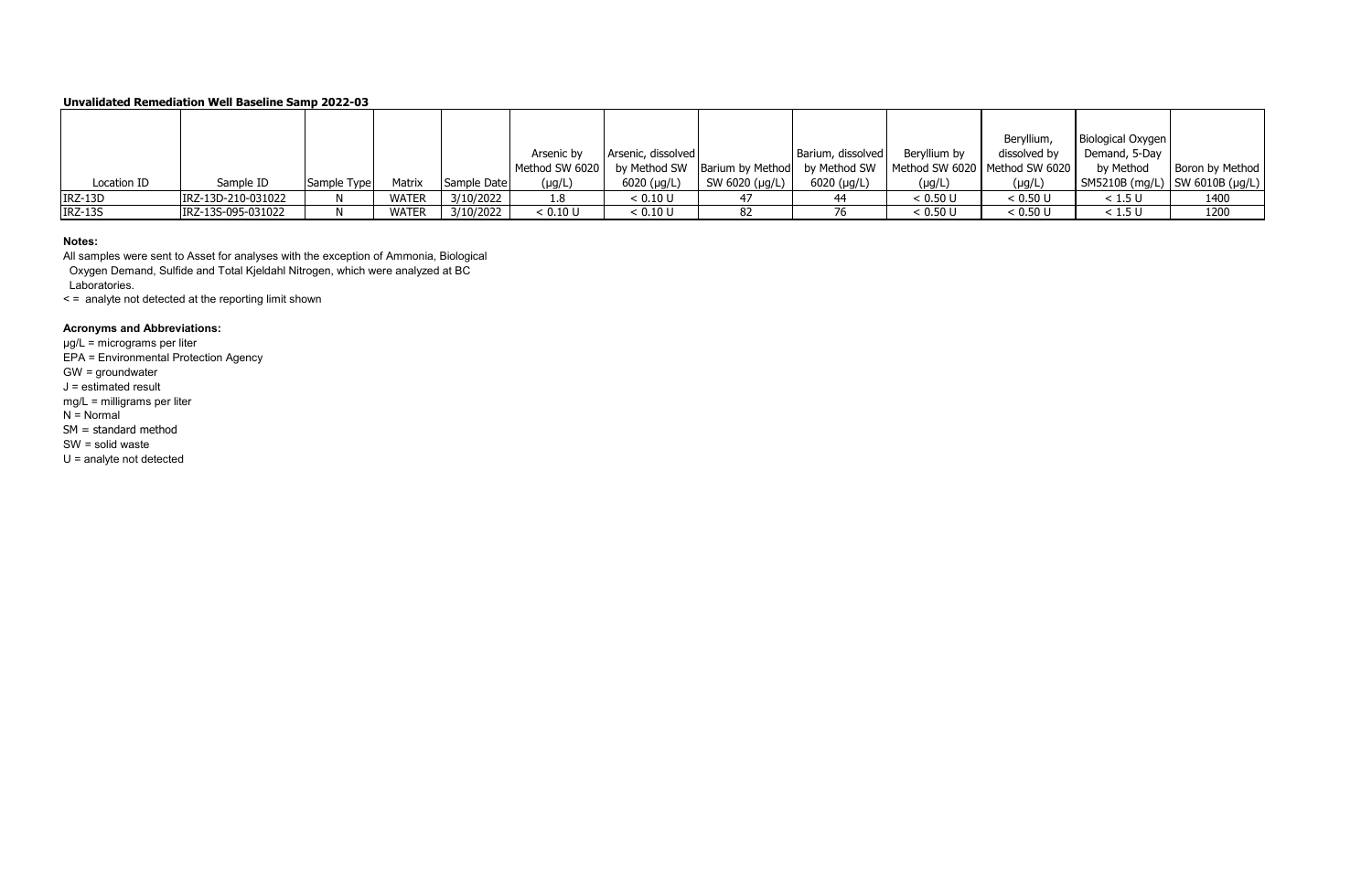### **Notes:**

All samples were sent to Asset for analyses with the exception of Ammonia, Biological Oxygen Demand, Sulfide and Total Kjeldahl Nitrogen, which were analyzed at BC Laboratories.

< = analyte not detected at the reporting limit shown

# **Acronyms and Abbreviations:**

|                |                    |             |              |             |                  |              |             | Cadmium,                        |                |                    |              | Chromium,     |
|----------------|--------------------|-------------|--------------|-------------|------------------|--------------|-------------|---------------------------------|----------------|--------------------|--------------|---------------|
|                |                    |             |              |             | Boron, dissolved | Bromide by   | Cadmium by  | dissolved by                    | Calcium by     | Calcium, dissolved | Chloride by  | Hexavalent by |
|                |                    |             |              |             | by Method SW     | Method EPA   |             | Method SW 6020   Method SW 6020 | Method SW      | by Method SW       | Method EPA   | Method EPA    |
| Location ID    | Sample ID          | Sample Type | Matrix       | Sample Date | 6010B (mg/L)     | 300.0 (mg/L) | $(\mu g/L)$ | $(\mu g/L)$                     | $6010B$ (µg/L) | 6010B (mg/L)       | 300.0 (mg/L) | 218.6 (µg/L)  |
| IRZ-13D        | IRZ-13D-210-031022 |             | <b>WATER</b> | 3/10/2022   |                  | < 5.0 U      | < 0.50 U    | < 0.50 U                        | 570000         | 450                | 6200         | 350           |
| <b>IRZ-13S</b> | IRZ-13S-095-031022 |             | <b>WATER</b> | 3/10/2022   |                  | < 5.0 U      | < 0.50 U    | < 0.50 U                        | 350000         | 430                | 2800         |               |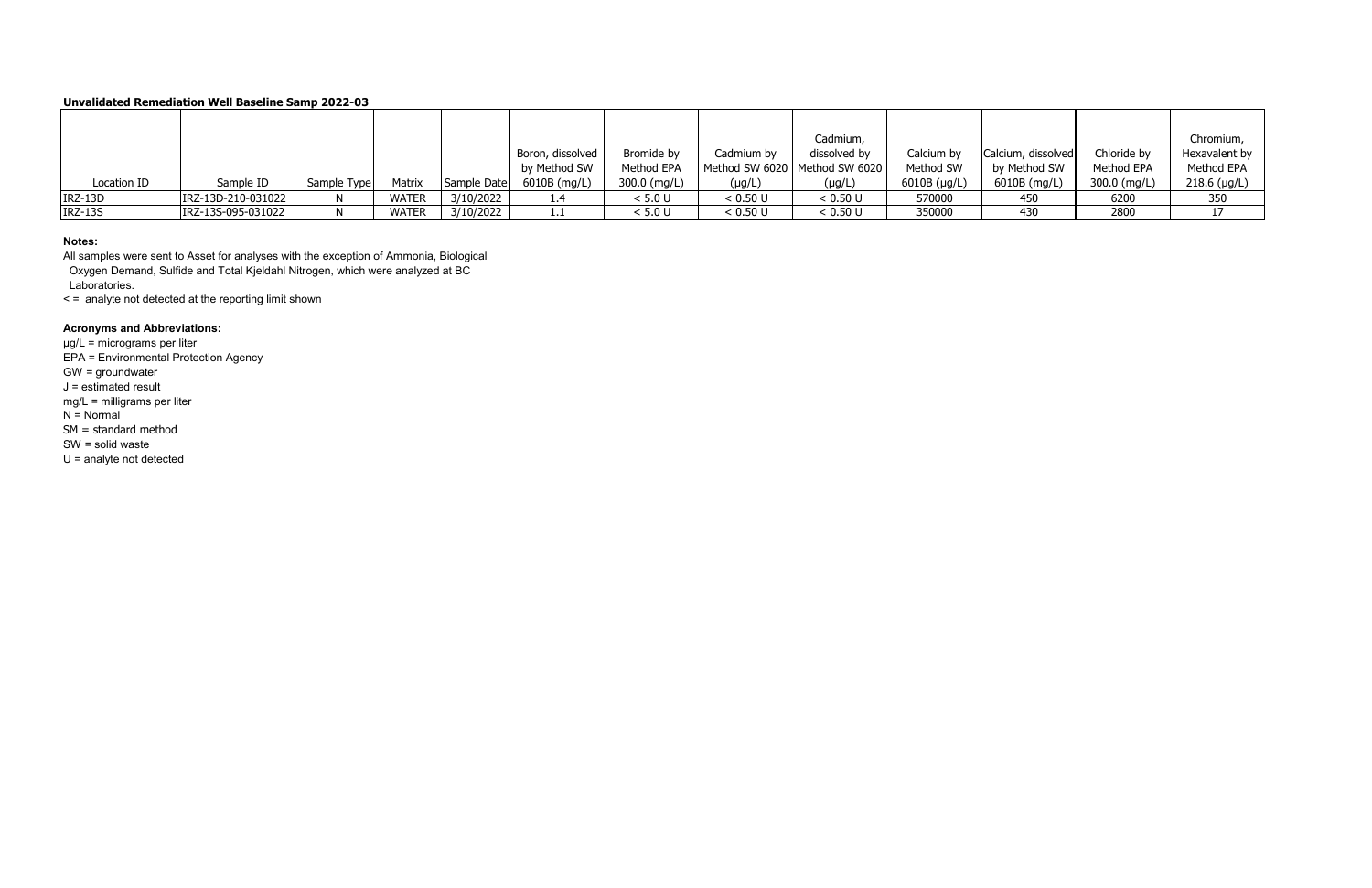### **Notes:**

All samples were sent to Asset for analyses with the exception of Ammonia, Biological Oxygen Demand, Sulfide and Total Kjeldahl Nitrogen, which were analyzed at BC Laboratories.

< = analyte not detected at the reporting limit shown

## **Acronyms and Abbreviations:**

|                |                    |             |              |             |                 | Chromium, total                              |                |                     |                |                   |              | Hardness,<br>Calcium (As |
|----------------|--------------------|-------------|--------------|-------------|-----------------|----------------------------------------------|----------------|---------------------|----------------|-------------------|--------------|--------------------------|
|                |                    |             |              |             | Chromium, total | dissolved by                                 |                | Cobalt, dissolved   | Copper by      | Copper, dissolved | Fluoride by  | CaCO3) by                |
|                |                    |             |              |             | by Method SW    | Method SW 6020 Cobalt by Method by Method SW |                |                     | Method SW 6020 | by Method SW      | Method EPA   | Method SM 2340           |
| Location ID    | Sample ID          | Sample Type | Matrix       | Sample Date | $6020$ (µg/L)   | $(\mu g/L)$                                  | SW 6020 (µg/L) | $6020$ ( $\mu$ g/L) | $(\mu g/L)$    | $6020$ (µg/L)     | 300.0 (mg/L) | $B$ (mg/L)               |
| IRZ-13D        | IRZ-13D-210-031022 |             | <b>WATER</b> | 3/10/2022   | 310             | 340                                          | < 0.50 U       | < 0.50 U            | < 1.0 U        | < 1.0 U           |              | 1100                     |
| <b>IRZ-13S</b> | IRZ-13S-095-031022 |             | <b>WATER</b> | 3/10/2022   | 18              |                                              | < 0.50 U       | < 0.50 U            | < 1.0 U        | < 1.0 U           | 3.8          | 1100                     |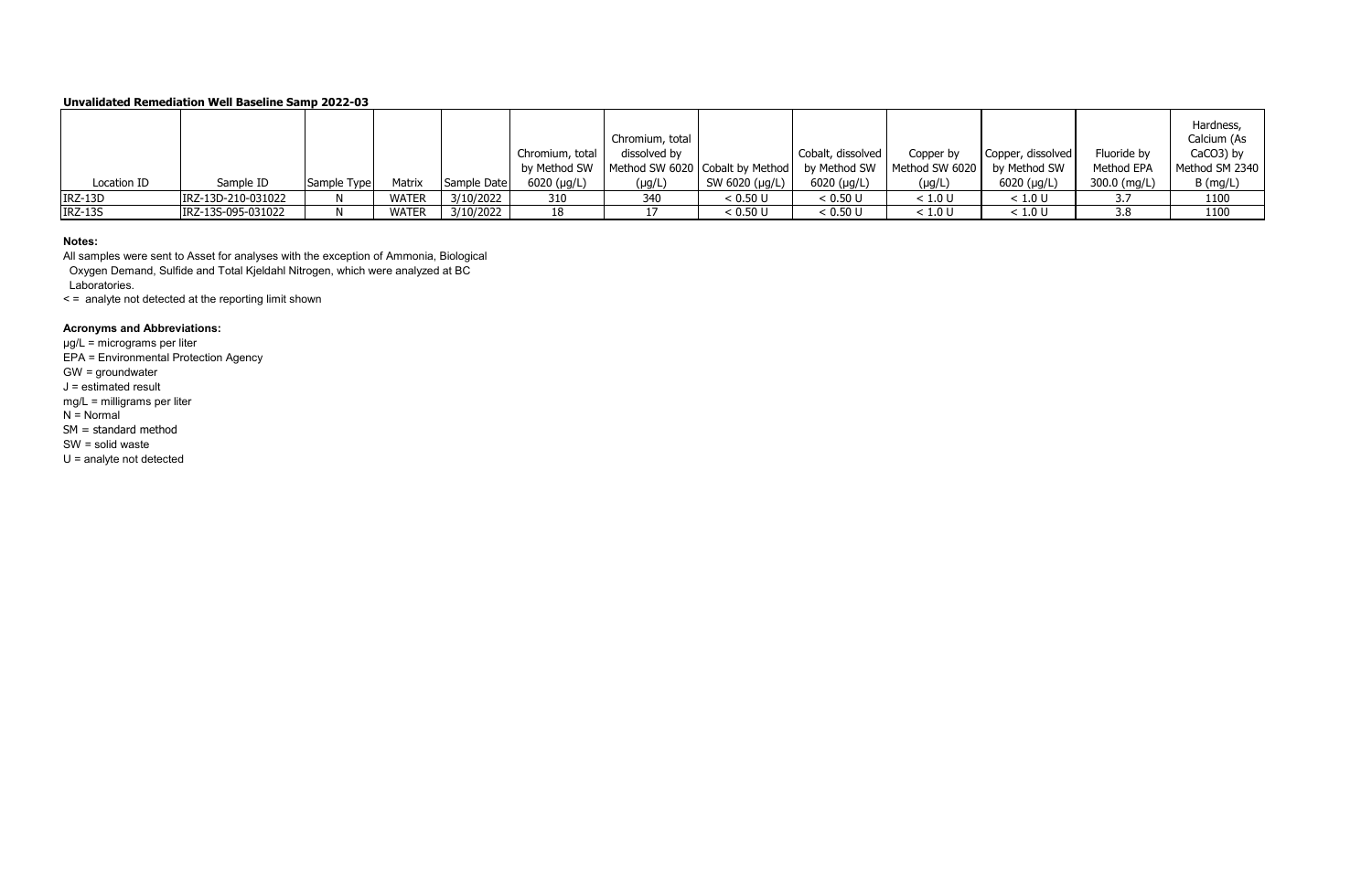### **Notes:**

All samples were sent to Asset for analyses with the exception of Ammonia, Biological Oxygen Demand, Sulfide and Total Kjeldahl Nitrogen, which were analyzed at BC Laboratories.

< = analyte not detected at the reporting limit shown

# **Acronyms and Abbreviations:**

|             |                    |             |              |             | Hardness,<br>Magnesium (As |                                                          |        | Iron Related       |                    |                               |                 |              |
|-------------|--------------------|-------------|--------------|-------------|----------------------------|----------------------------------------------------------|--------|--------------------|--------------------|-------------------------------|-----------------|--------------|
|             |                    |             |              |             | $CaCO3$ ) by               | Hardness, total as                                       |        | Bacteria by        | Iron, dissolved by |                               | Lead, dissolved | Magnesium by |
|             |                    |             |              |             |                            | Method SM 2340 CaCO3 by Method Iron by Method            |        | <b>Method BART</b> | Method SW          | Lead by Method   by Method SW |                 | Method SW    |
| Location ID | Sample ID          | Sample Type | Matrix       | Sample Date | $B$ (mg/L)                 | $\vert$ SM 2340 B (mg/L) $\vert$ SW 6010B (µg/L) $\vert$ |        | (CFU/mL)           | 6010B (µg/L)       | SW 6020 ( $\mu$ g/L)          | $6020$ (µg/L)   | 6010B (µg/L) |
| $IRZ-13D$   | IRZ-13D-210-031022 |             | WATER        | 3/10/2022   |                            |                                                          | < 20 U | 9000               | 59                 | < 1.0 U                       | < 1.0 U         | 54000        |
| IRZ-13S     | IRZ-13S-095-031022 |             | <b>WATER</b> | 3/10/2022   | 150                        | 1200                                                     |        | 9000               | < 20 U             | < 1.0 U                       | < 1.0 U         | 29000        |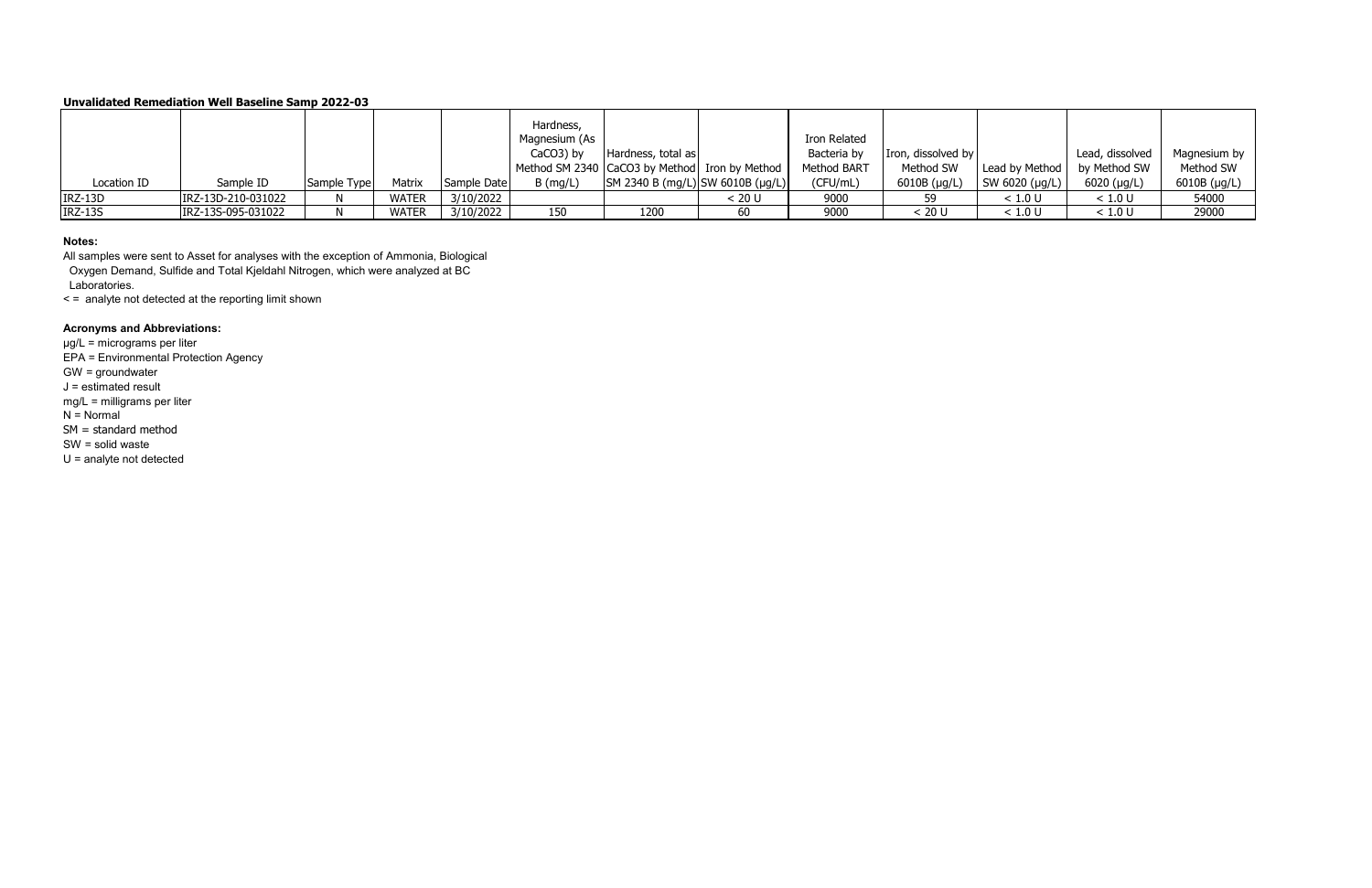### **Notes:**

All samples were sent to Asset for analyses with the exception of Ammonia, Biological Oxygen Demand, Sulfide and Total Kjeldahl Nitrogen, which were analyzed at BC Laboratories.

< = analyte not detected at the reporting limit shown

## **Acronyms and Abbreviations:**

|                |                    |             |        |             | Magnesium,     |              | Manganese,                      |              | Mercury,     |            |                                  | Molybdenum,                                       |
|----------------|--------------------|-------------|--------|-------------|----------------|--------------|---------------------------------|--------------|--------------|------------|----------------------------------|---------------------------------------------------|
|                |                    |             |        |             | dissolved by   | Manganese by | dissolved by                    | Mercury by   | dissolved by |            | Modified Fouling   Molybdenum by | dissolved by                                      |
|                |                    |             |        |             | Method SW      |              | Method SW 6020   Method SW 6020 | Method EPA   | Method EPA   |            |                                  | Index by Method   Method SW 6020   Method SW 6020 |
| Location ID    | Sample ID          | Sample Type | Matrix | Sample Date | $6010B$ (mg/L) | $(\mu g/L)$  | (µg/L                           | 7470A (µg/L) | 7470A (µg/L) | MFI (s/L2) | $(\mu g/L)$                      | $(\mu g/L)$                                       |
| IRZ-13D        | IRZ-13D-210-031022 |             | WATER  | 3/10/2022   |                |              |                                 | < 0.20 U     | < 0.20 U     | د. 1       |                                  |                                                   |
| <b>IRZ-13S</b> | IRZ-13S-095-031022 |             | WATER  | 3/10/2022   |                |              | < 0.50 U                        | < 0.20 U     | < 0.20 U     | 0.35       |                                  |                                                   |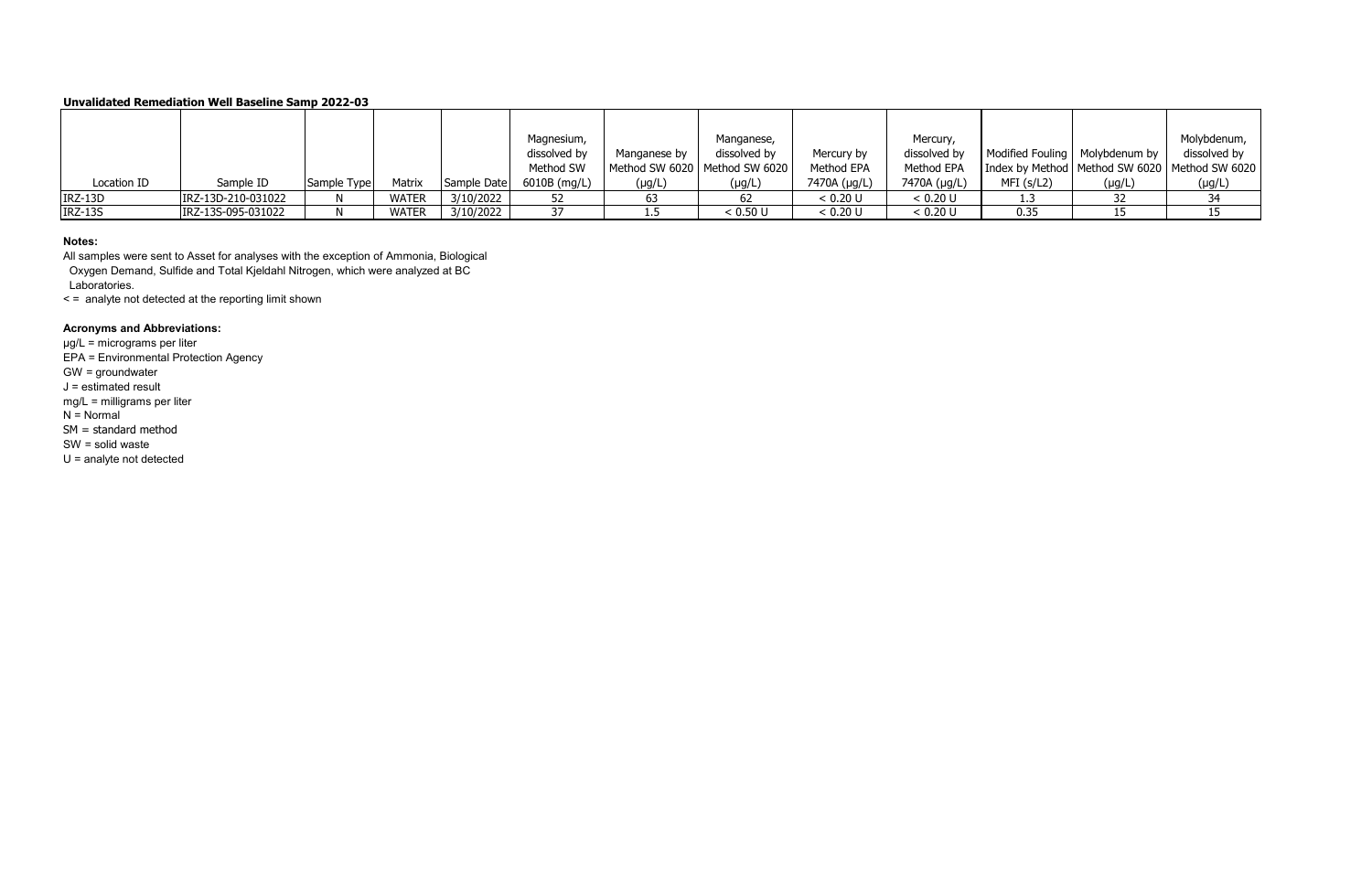### **Notes:**

All samples were sent to Asset for analyses with the exception of Ammonia, Biological Oxygen Demand, Sulfide and Total Kjeldahl Nitrogen, which were analyzed at BC Laboratories.

< = analyte not detected at the reporting limit shown

## **Acronyms and Abbreviations:**

|                |                    |             |        |           |                                 |                   | Nitrate (as  |                     | Orthophosphate, |                   | Potassium,   |                |
|----------------|--------------------|-------------|--------|-----------|---------------------------------|-------------------|--------------|---------------------|-----------------|-------------------|--------------|----------------|
|                |                    |             |        |           |                                 | Nickel, dissolved | nitrogen) by | Nitrite as Nitrogen | dissolved by    | Potassium by      | dissolved by | Selenium by    |
|                |                    |             |        |           | Nickel by Method   by Method SW |                   | Method EPA   | by Method EPA       | Method EPA      | Method SW         | Method SW    | Method SW 6020 |
| Location ID    | Sample ID          | Sample Type | Matrix |           | Sample Date SW 6020 (µg/L)      | $6020$ (µg/L)     | 300.0 (mg/L) | 300.0 (mg/L)        | $300.0$ (mg/L)  | 6010B $(\mu g/L)$ | 6010B (mg/L) | $(\mu g/L)$    |
| IRZ-13D        | IRZ-13D-210-031022 |             | WATER  | 3/10/2022 | < 25U                           | < 25 U            |              | < 5.0 U             | < 1.0 U         | 30000             | חר           |                |
| <b>IRZ-13S</b> | IRZ-13S-095-031022 |             | WATER  | 3/10/2022 | < 1.0 U                         | : 1.0 U           | 1.6          | < 5.0 U             | < 1.0 U         | 17000             | 16           | 0.83           |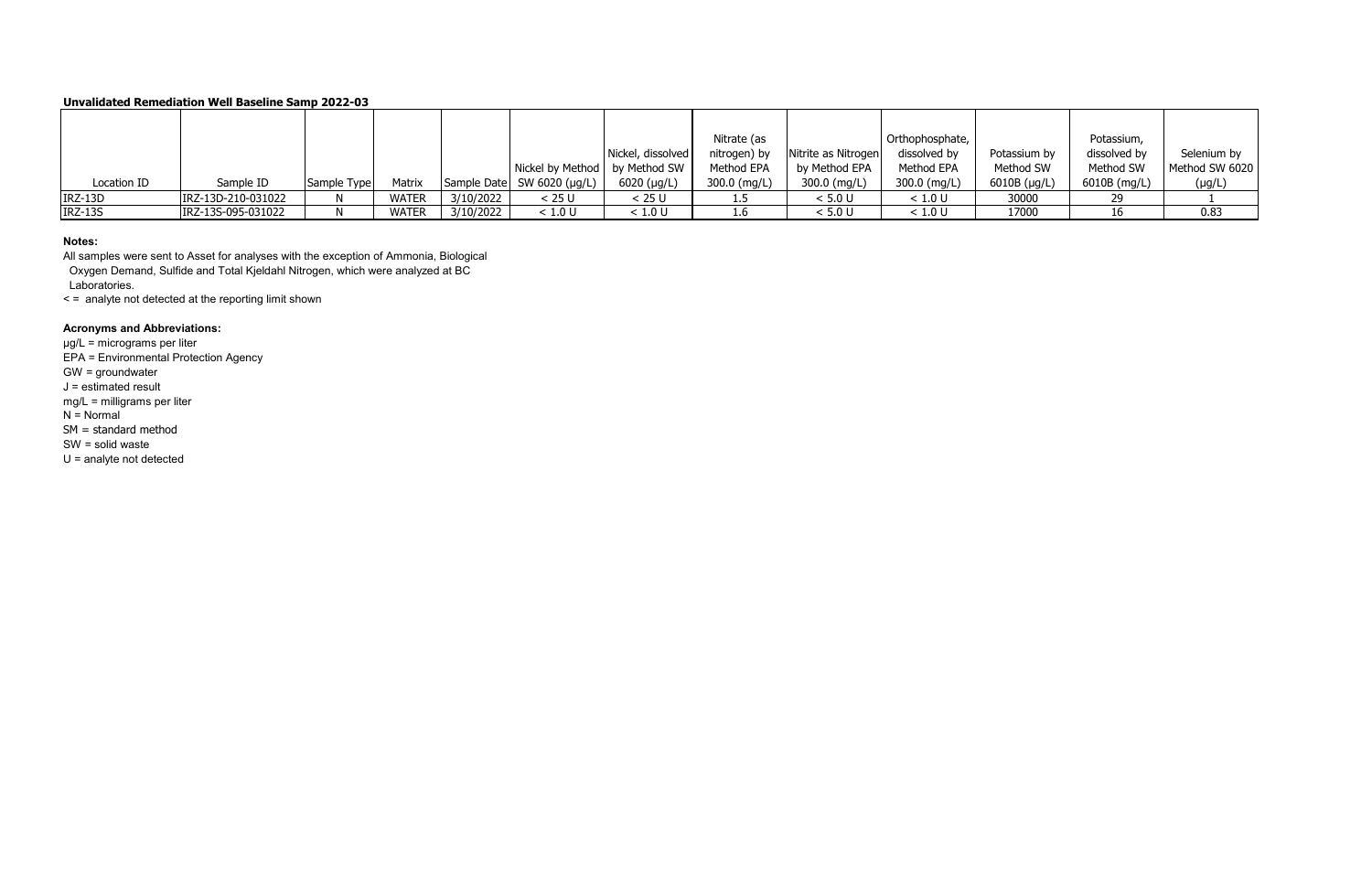### **Notes:**

All samples were sent to Asset for analyses with the exception of Ammonia, Biological Oxygen Demand, Sulfide and Total Kjeldahl Nitrogen, which were analyzed at BC Laboratories.

< = analyte not detected at the reporting limit shown

# **Acronyms and Abbreviations:**

|                |                    |             |               |             | Selenium,                                    |                |                   | Slime Forming |                |                   | Soluble silica, |                   |
|----------------|--------------------|-------------|---------------|-------------|----------------------------------------------|----------------|-------------------|---------------|----------------|-------------------|-----------------|-------------------|
|                |                    |             |               |             | dissolved by                                 |                | Silver, dissolved | Bacteria by   | Sodium by      | Sodium, dissolved | dissolved by    |                   |
|                |                    |             |               |             | Method SW 6020 Silver by Method by Method SW |                |                   | Method BART   | Method SW      | by Method SW      | Method SW       | Sulfate by Method |
| Location ID    | Sample ID          | Sample Type | <b>Matrix</b> | Sample Date | $(\mu g/L)$                                  | SW 6020 (µg/L) | $6020$ (µg/L)     | (CFU/mL)      | $6010B$ (µg/L) | 6010B (mg/L)      | 6010B (mg/L)    | EPA 300.0 (mg/L)  |
| IRZ-13D        | IRZ-13D-210-031022 |             | <b>WATER</b>  | 3/10/2022   | 0.96                                         | < 0.50 U       | < 0.50 U          | 20            | 4300000        | 4200              |                 | 950               |
| <b>IRZ-13S</b> | IRZ-13S-095-031022 |             | <b>WATER</b>  | 3/10/2022   | 0.86                                         | < 0.50 U       | < 0.50 U          | 500           | 2100000        | 2000              |                 | 460               |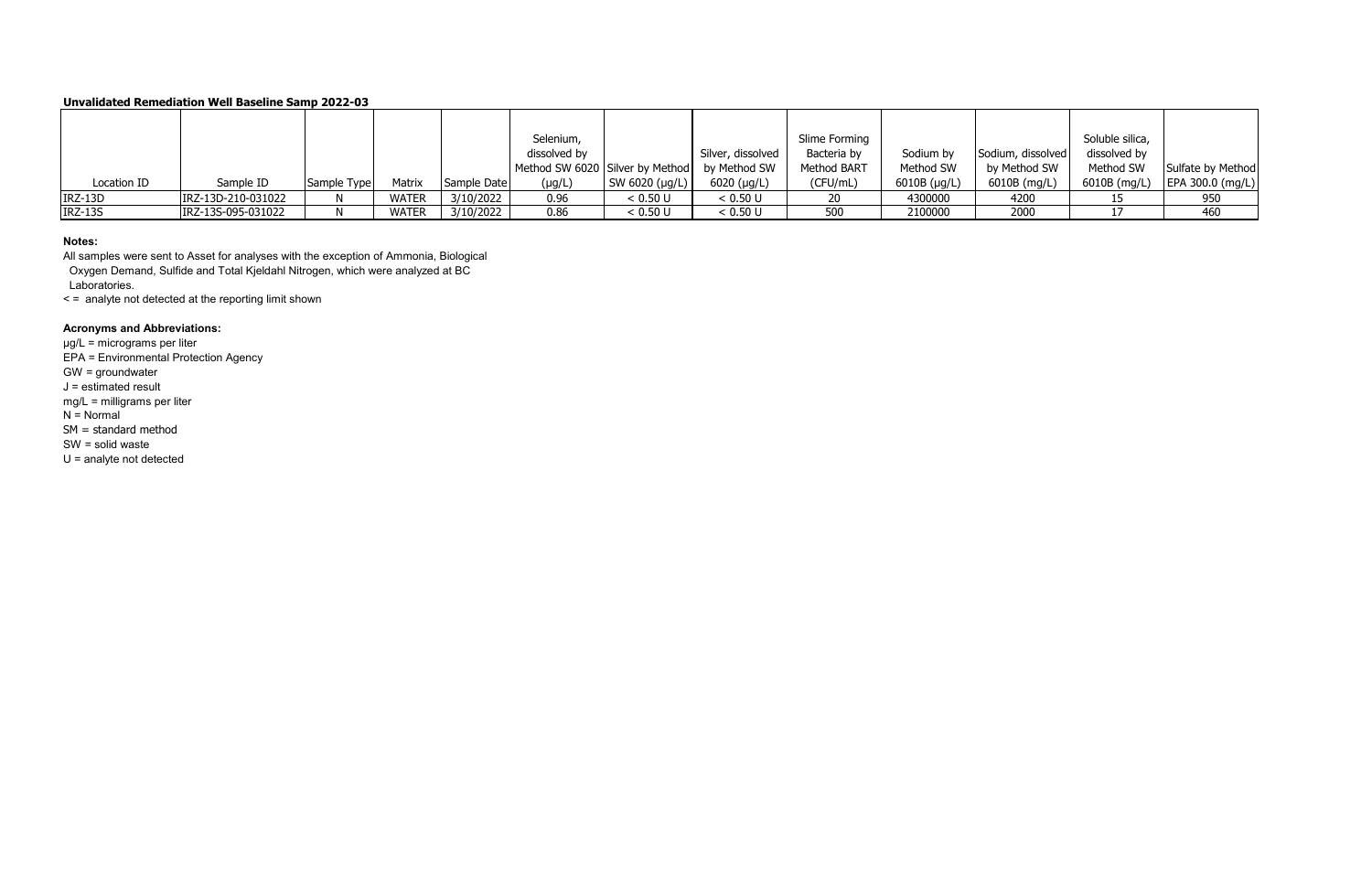### **Notes:**

All samples were sent to Asset for analyses with the exception of Ammonia, Biological Oxygen Demand, Sulfide and Total Kjeldahl Nitrogen, which were analyzed at BC Laboratories.

< = analyte not detected at the reporting limit shown

# **Acronyms and Abbreviations:**

|                |                    |             |              |             | Sulfate Reducing   |                   |             | Thallium,    |                                                    | Total Kjeldahl |                                   |                  |
|----------------|--------------------|-------------|--------------|-------------|--------------------|-------------------|-------------|--------------|----------------------------------------------------|----------------|-----------------------------------|------------------|
|                |                    |             |              |             | Bacteria by        | Sulfide by Method | Thallium by | dissolved by | Total dissolved                                    | Nitrogen by    | Total organic                     | Total phosphorus |
|                |                    |             |              |             | <b>Method BART</b> | SM 4500-S D       |             |              | Method SW 6020   Method SW 6020   solids by Method | Method EPA     | carbon by Method as P by Method   |                  |
| Location ID    | Sample ID          | Sample Type | Matrix       | Sample Date | (CFU/mL)           | (mg/L)            | $(\mu g/L)$ | $(\mu g/L)$  | SM 2540 C (mg/L)                                   | 351.2 (mg/L)   | SM 5310 C (mg/L) EPA 365.3 (mg/L) |                  |
| IRZ-13D        | IRZ-13D-210-031022 |             | <b>WATER</b> | 3/10/2022   |                    | < 0.10 U          | < 0.50 U    | < 0.50 U     | 12000                                              | < 0.20 U       | < 50 U                            | < 0.020 U        |
| <b>IRZ-13S</b> | IRZ-13S-095-031022 |             | <b>WATER</b> | 3/10/2022   |                    | < 0.10 U          | < 0.50 U    | < 0.50 U     | 5600                                               | < 0.20 U       | < 1.0 U                           | < 0.020 U        |